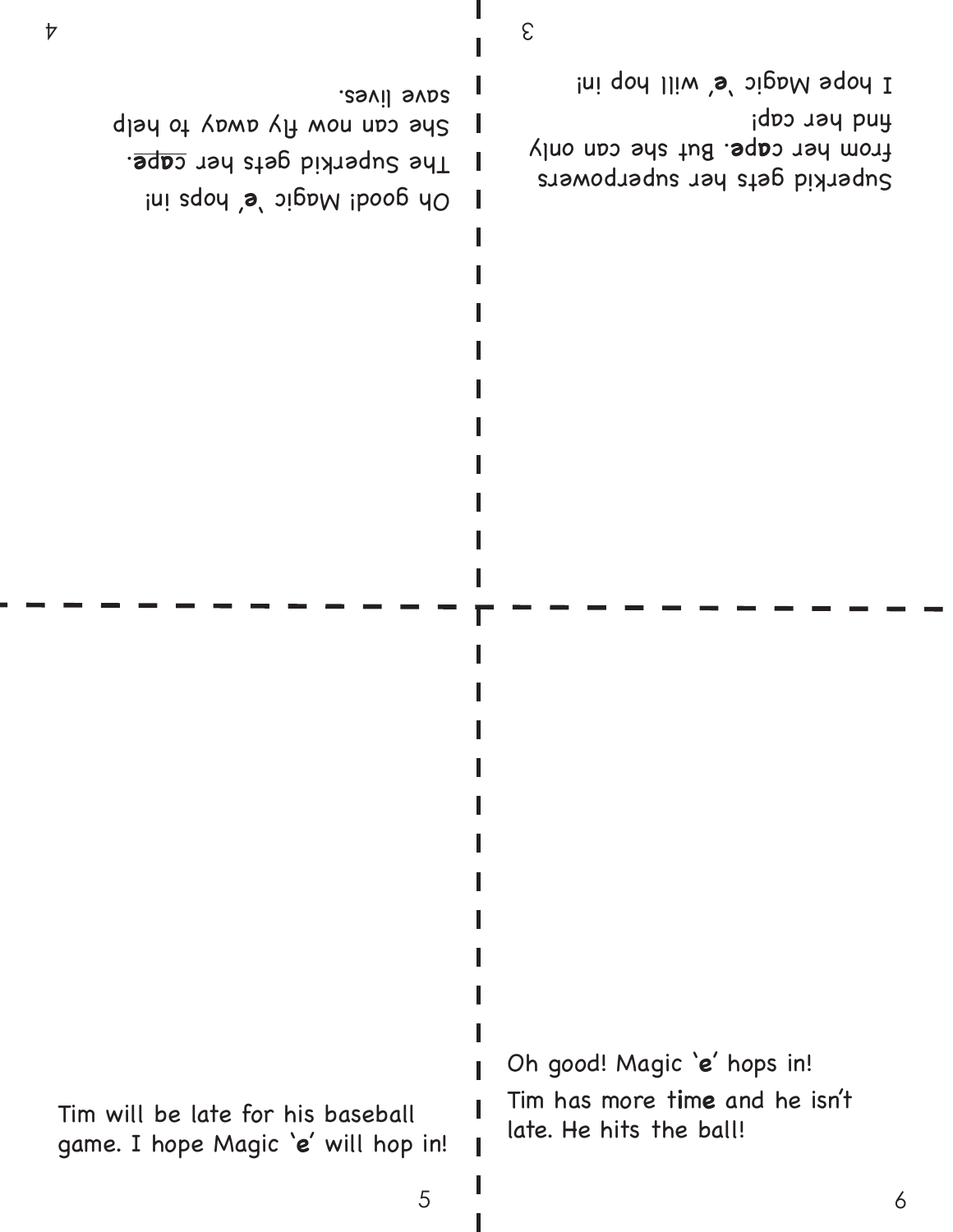It's time to play a game! Letter 'e' runs to the end of <u>hop</u>.  $\cos$  's adsid whispers,  $\frac{1}{2}$  by  $\frac{1}{2}$  $\frac{1}{2}$  into the sumple of  $\frac{1}{2}$  of  $\frac{1}{2}$   $\frac{1}{2}$   $\frac{1}{2}$   $\frac{1}{2}$   $\frac{1}{2}$   $\frac{1}{2}$   $\frac{1}{2}$   $\frac{1}{2}$   $\frac{1}{2}$   $\frac{1}{2}$   $\frac{1}{2}$   $\frac{1}{2}$   $\frac{1}{2}$   $\frac{1}{2}$   $\frac{1}{2}$   $\frac{1}{2}$   $\frac{1}{2}$   $\frac{1}{2}$  It's a Magic 'e'!

The cub is running to catch the butterfly! I hope Magic 'e' will Ini zqon yes! Nagic 'e' nops in! Ihe cub is a cabe nowl The butterfly is safe!

> I Hope Magic '**e**' Will Hop In Book 1

He runs to all the bases and gets a home run! Hurray! Thanks, Magic '**e**'!

7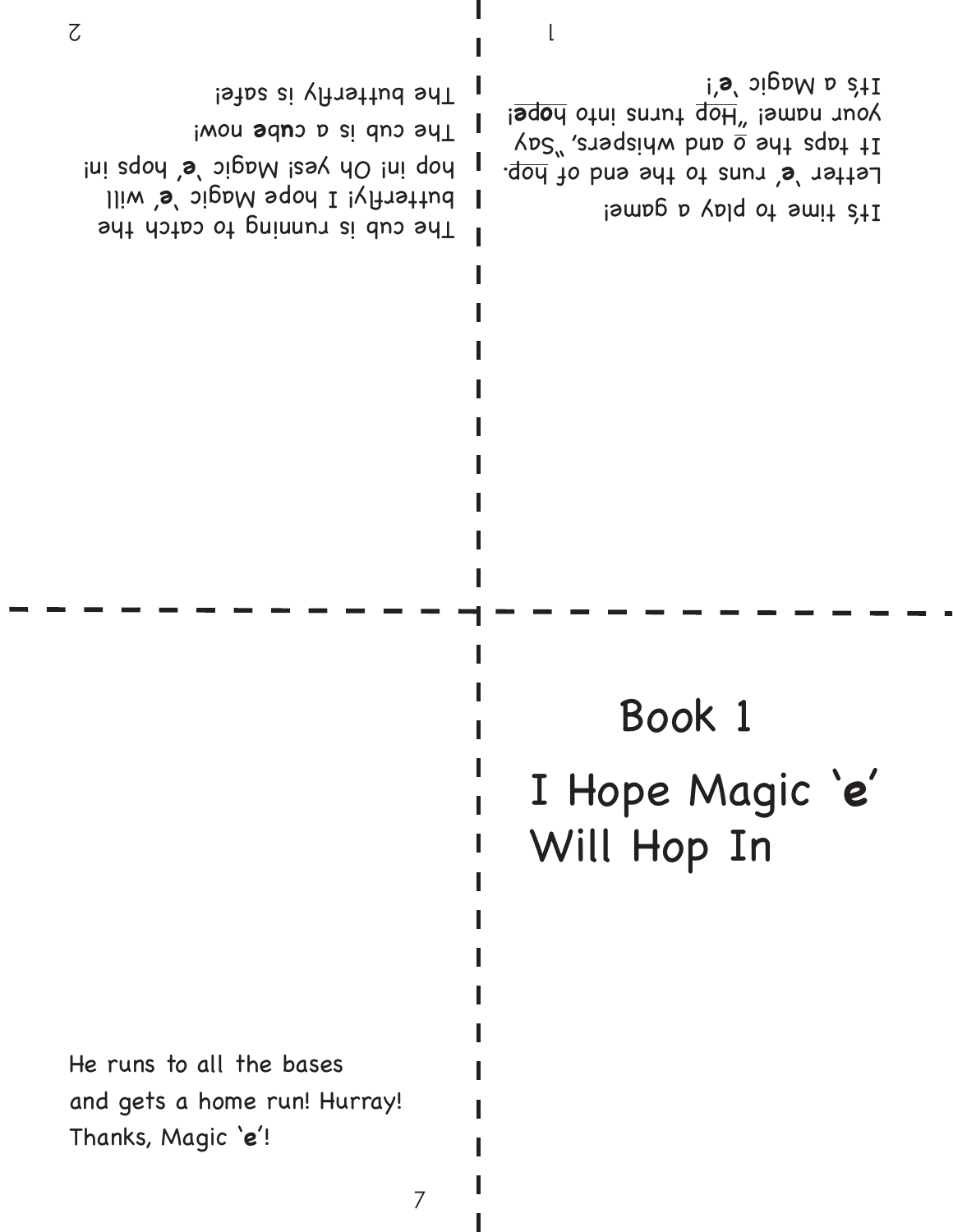They all vote on what to make. Five kids vote to make plates of nuts, five vote to make capes, and five vote to make kites.

Miss Lane says, "Let's make capes and kites.

We can take bags of nuts outside, too."

 $5 \quad 6$ 

Jake and Jane want to make capes with Magic 'e' on them. Dave and June want to make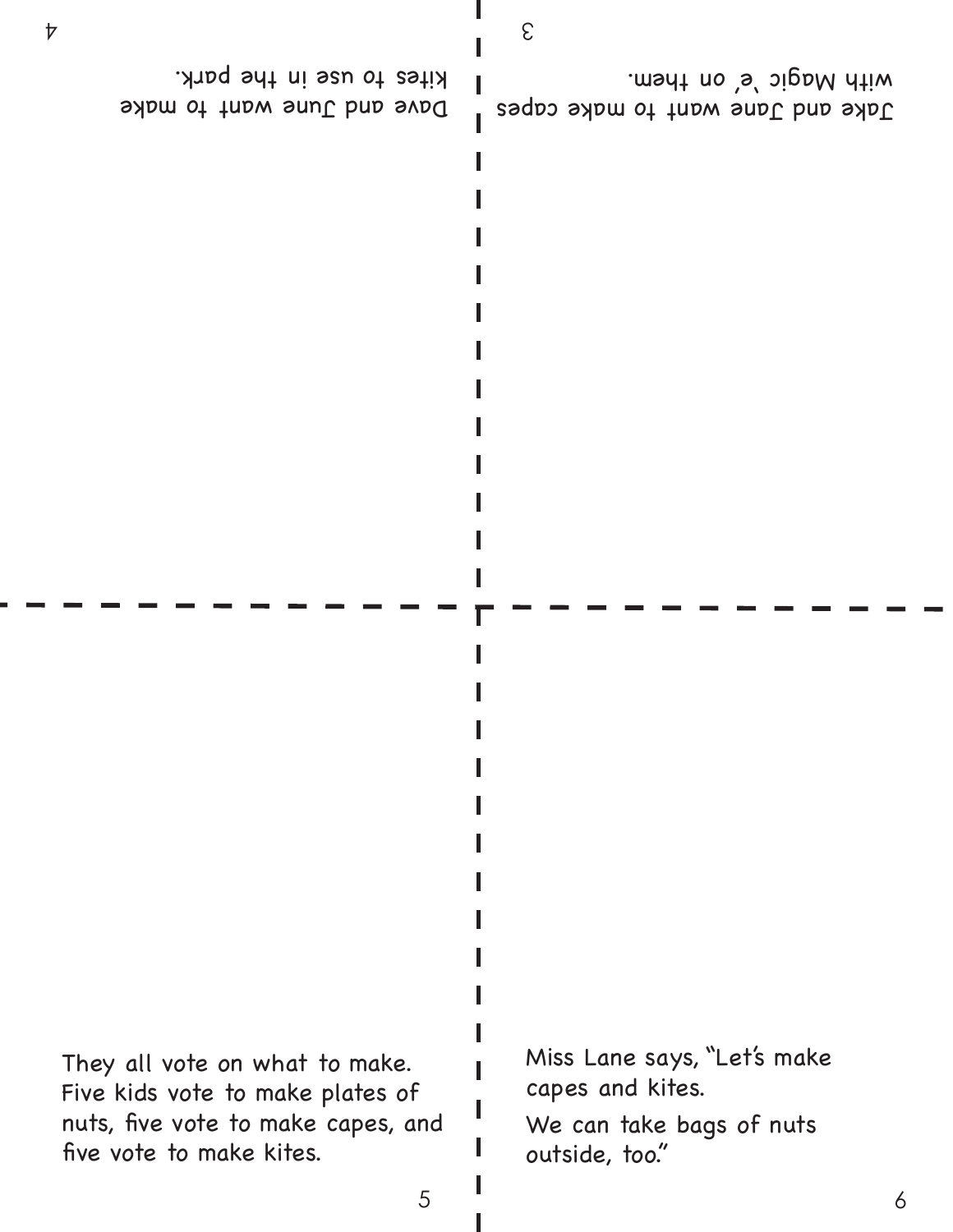Miss Lane's class is having a Magic 'e' Day at school. Miss Lane has made a big cake in the shape of letter e.

Steve and Pete want to make plates of nuts for the birds.

#### Magic '**e**' Day At School Book 2

They go outside and take bags of nuts with a hole in the bottom. The nuts fall from the holes while they run with their capes and their kites!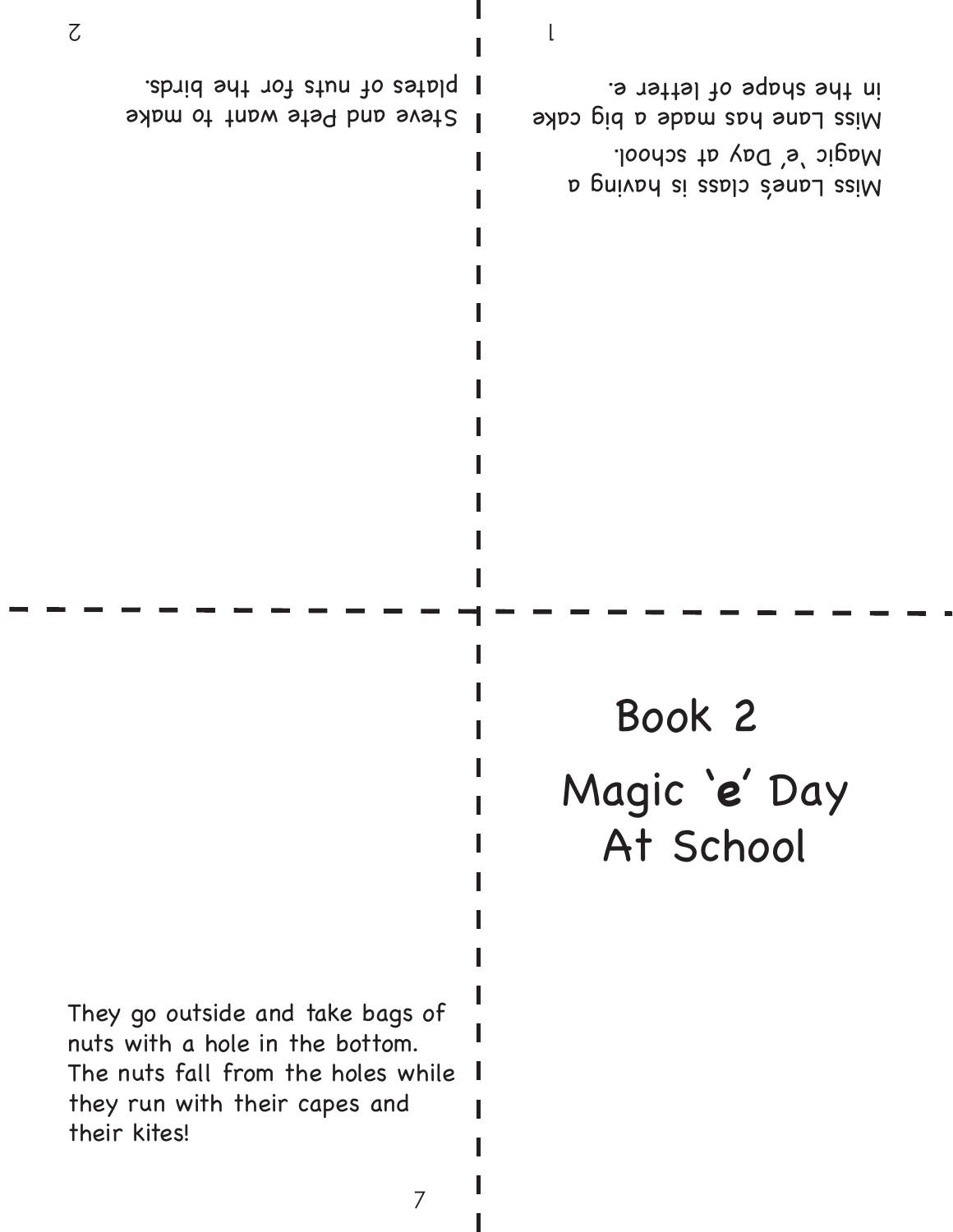"She'll be here soon! I'll have to rush!"

He ran to the store.

Jake got back with a cake just as Mom got off the bus with a picnic basket.

 $5 \quad 6$ 

Jake looked at the clock. He said,

Jake did rush. He mixed the batter into the cake pan, but he the partial sum sp. paddint

The whole cake mix dripped all over Steve!  $\%$ savat $S$  (sake) some cake, Steve?"

asked Jake. "Thanks!" said Steve.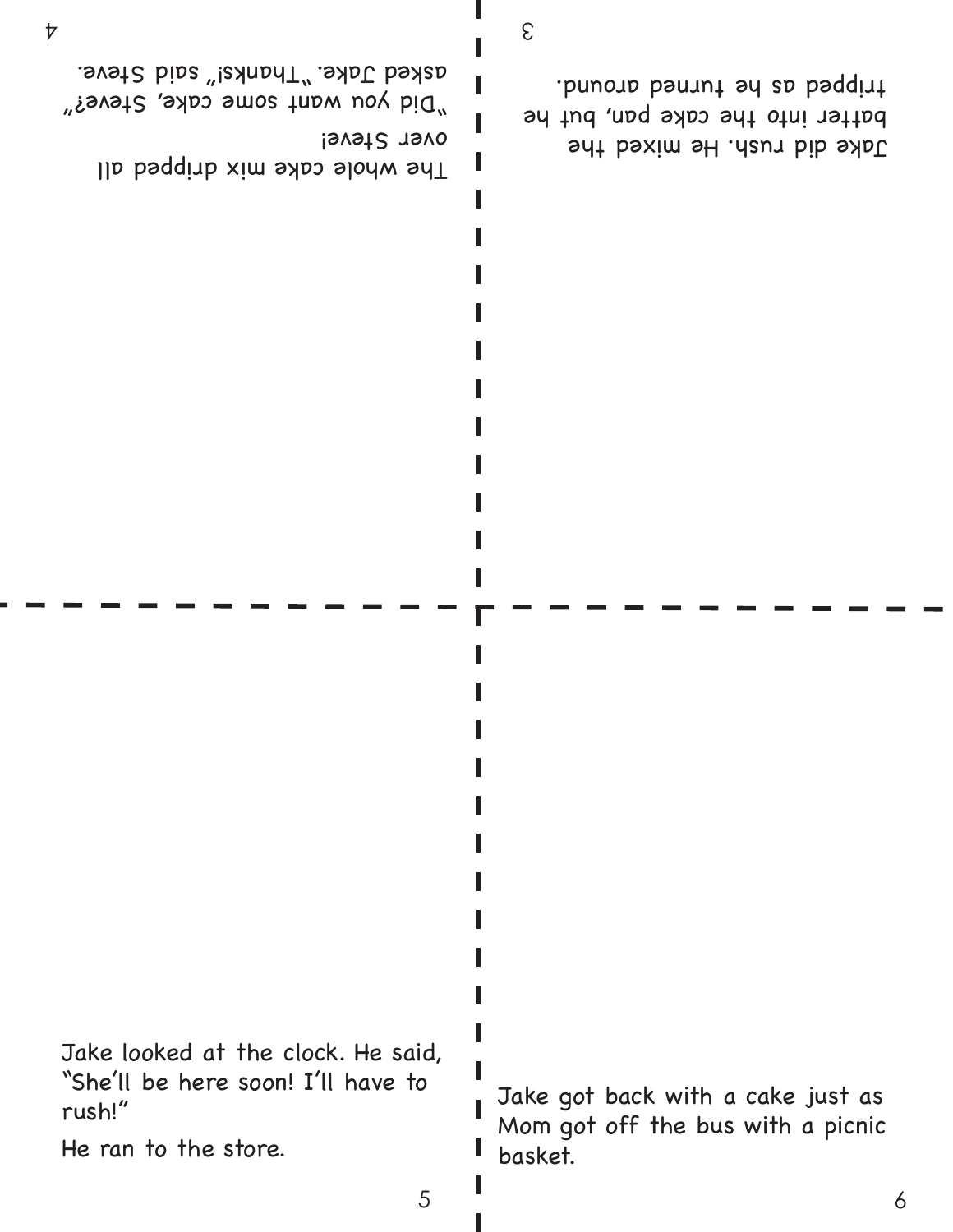"Hello, Jake!" said Mom. "I have a picnic lunch for us. I didn't want you and Steve to rush!" Jake smiled.

6 7

The Big Boys Make Lunch Book 3

Steve made a salad. Jake asked,  $C$ an I make a cake?"

Steve looked at the clock and bind, dance to rush and the proof. bake it before Mom arrives!"

Jake and his brother, Steve, wanted to make lunch for Mom. Steve looked at the clock and Il'sW !noon tzomla stI" biaz have to rush!"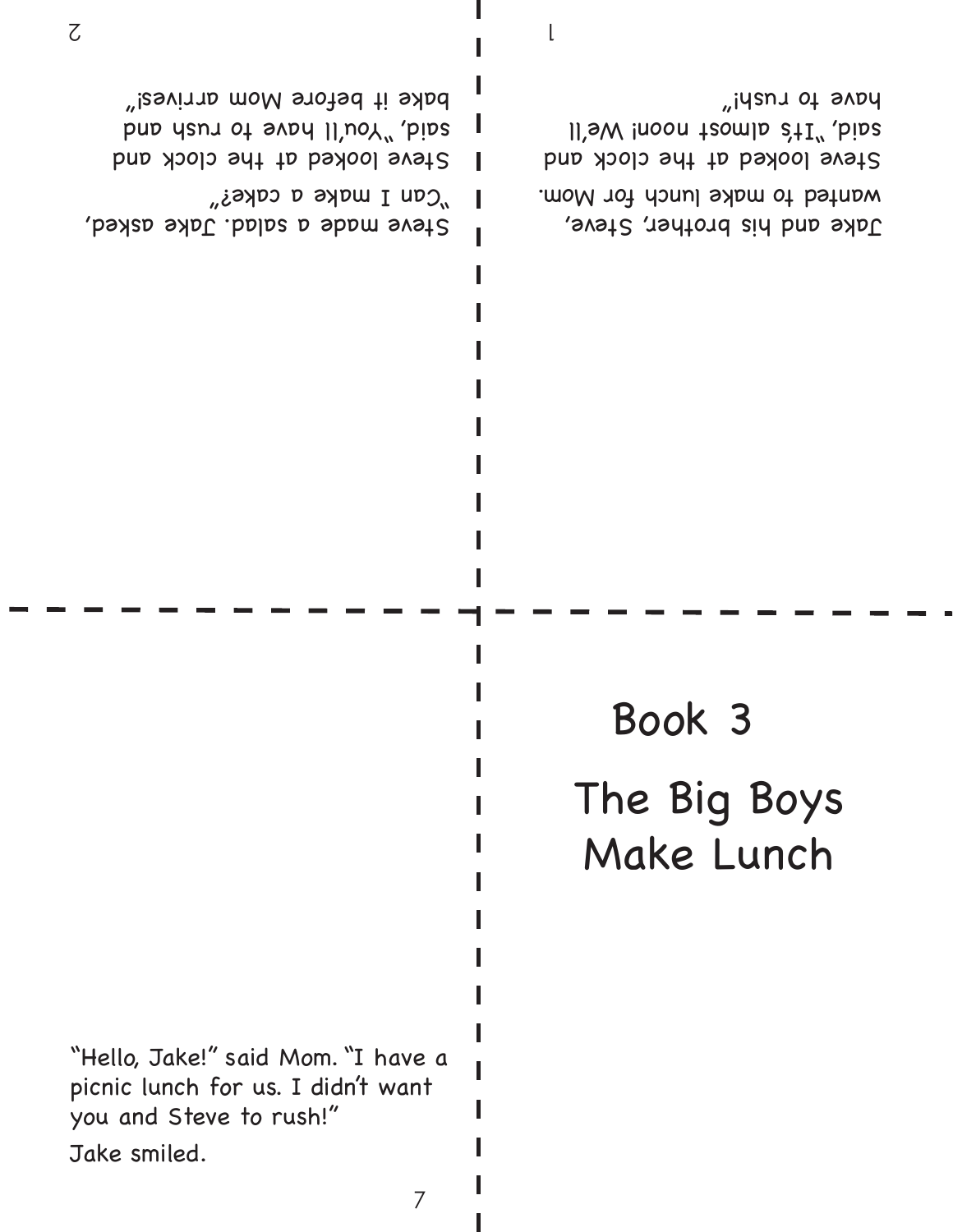Jane was first.

She closed her eyes and put her hands over her face, while Grace and Vince hid the dice.

They calleq, "Hands off your face!" Then Jane started to look for the dice. If she was close, Grace and Vince sang quickly.

If she was not close, they sang slowly.

It was funny to drag out the words to a song.

When Jane found it, Grace was next. She put her hands over her eyes while Vince and Jane hid the dice.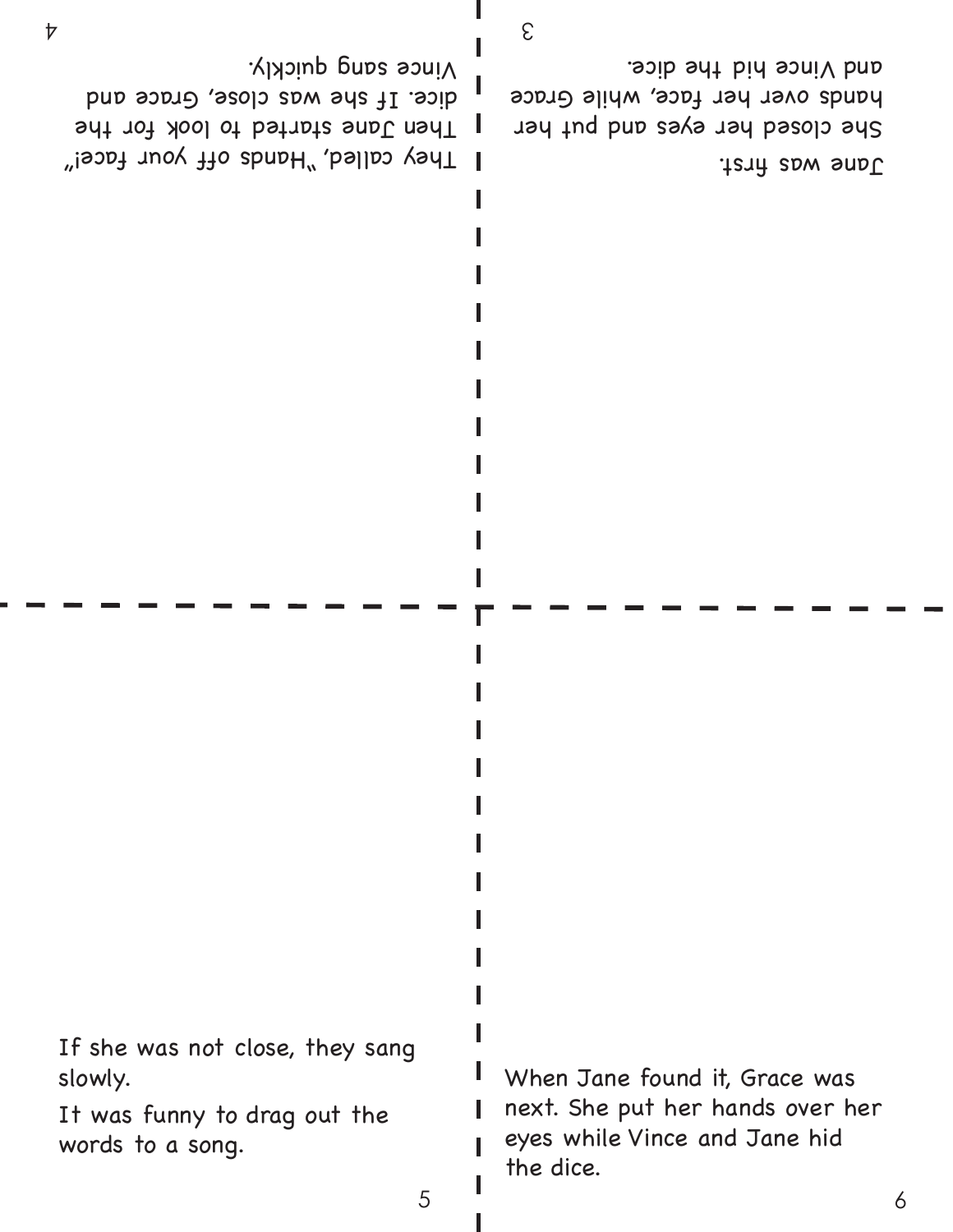Grace and Vince rode their bikes to Jane's place.

They liked to play a lot of games together. One was named 'Hide the Dice'.

## Hide the Dice Book 4

What can you hide? Where can you hide it?

6 7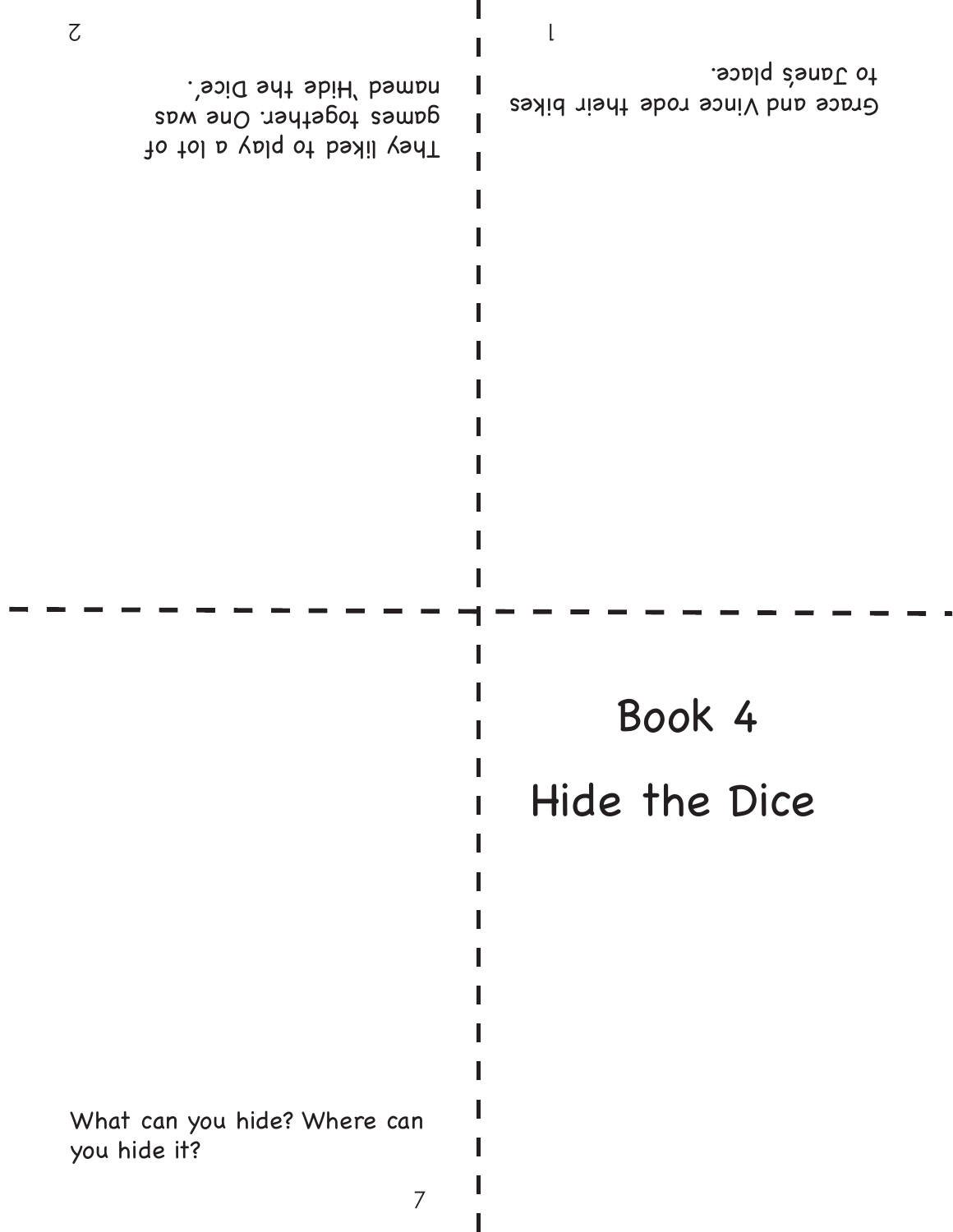top, and lay on their stomachs beside the animals. They sang "Happy Birthcake to

They took a block, put Jocko on

Jocko" and helped him blow down the crayon.

Kate cut the cake into triangle shapes and passed them around. The animals looked at the shapes and sat on them!

"A birthday cake has to have a candle," said Kate.

"Hmmm. We don't have a candle, so we'll be a crayon and stand that up!" added Jake. We can make a new song and sing Happy Birthcake!"

"Let's make him a cake to go with the song!" whispered Jake. "Hmmm. We don't have a cake, so we'll make a paper one," said Kate. They got their crayons and paper, and made a great cake!

 $5 \quad 6$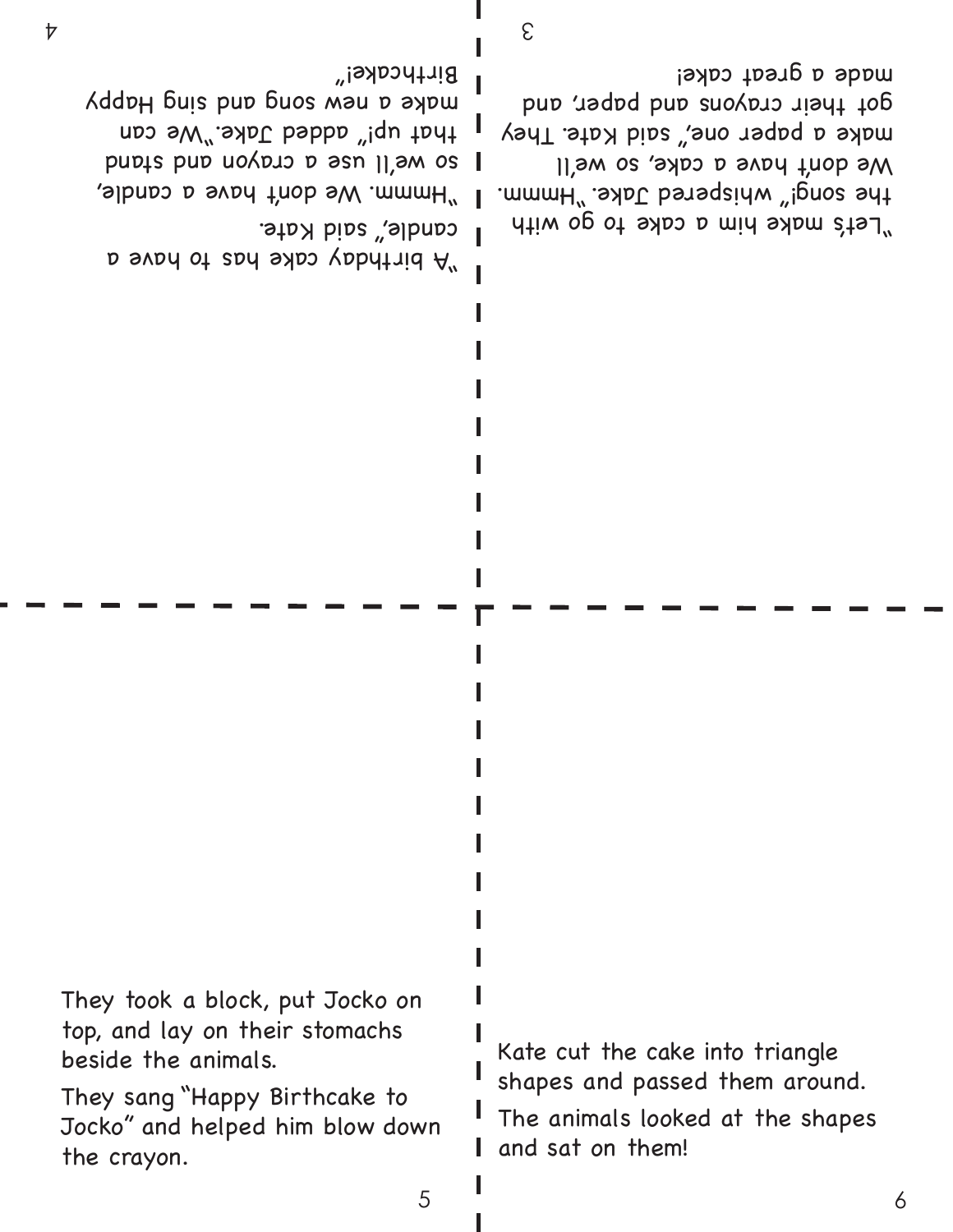Then they used them as flags, hats, and capes.

Jake put on music. What a great paper cake! What a great party!

6 7

The Great Paper Cake

Book 5

Yobdtrid doxool it that toprof  $I''$ I today!" said Jake as he pulled the toy box off the shelf.

They put out the animals and an farm made of blocks, with paper fences and trees.

L

"Happy birthday to Jocko! Hapy birthday to you!" Jake and Kate ran to their toy shelf.

They saw their paper animals singing to Jocko, the white paper cat!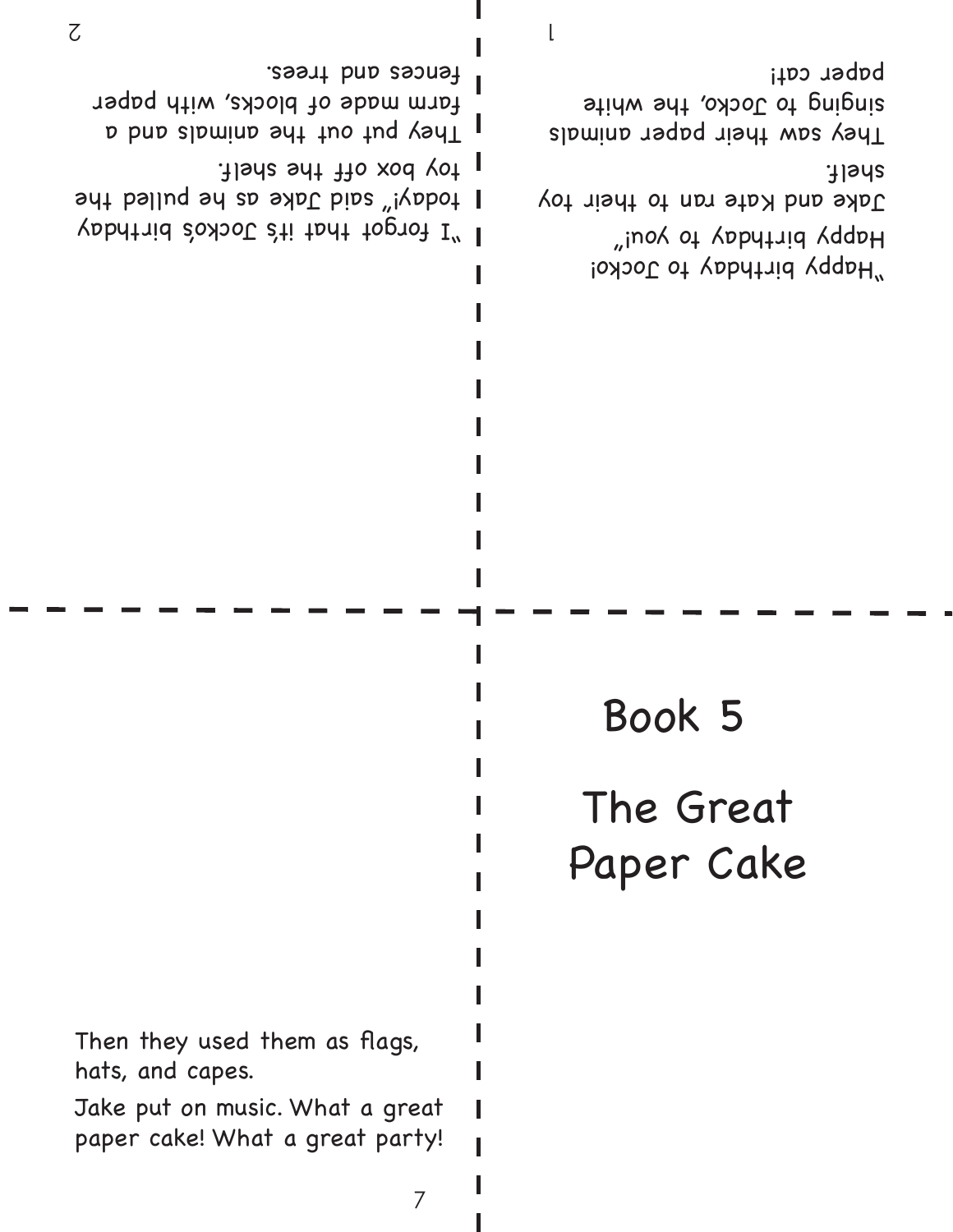D tuind ot tubw I'' bine yound dot no smund sut build druma of a train in the rain!"

Sally said, "I want to paint a happy dog with a magic cape, so he flies me to a beach!"

Pete said, "I want to paint a turtle in blue jeans sailing a boat in the sky!" Jenny said, "I want to paint three fish playing Hide and Seek in the seaweed!"

 $5 \quad 6$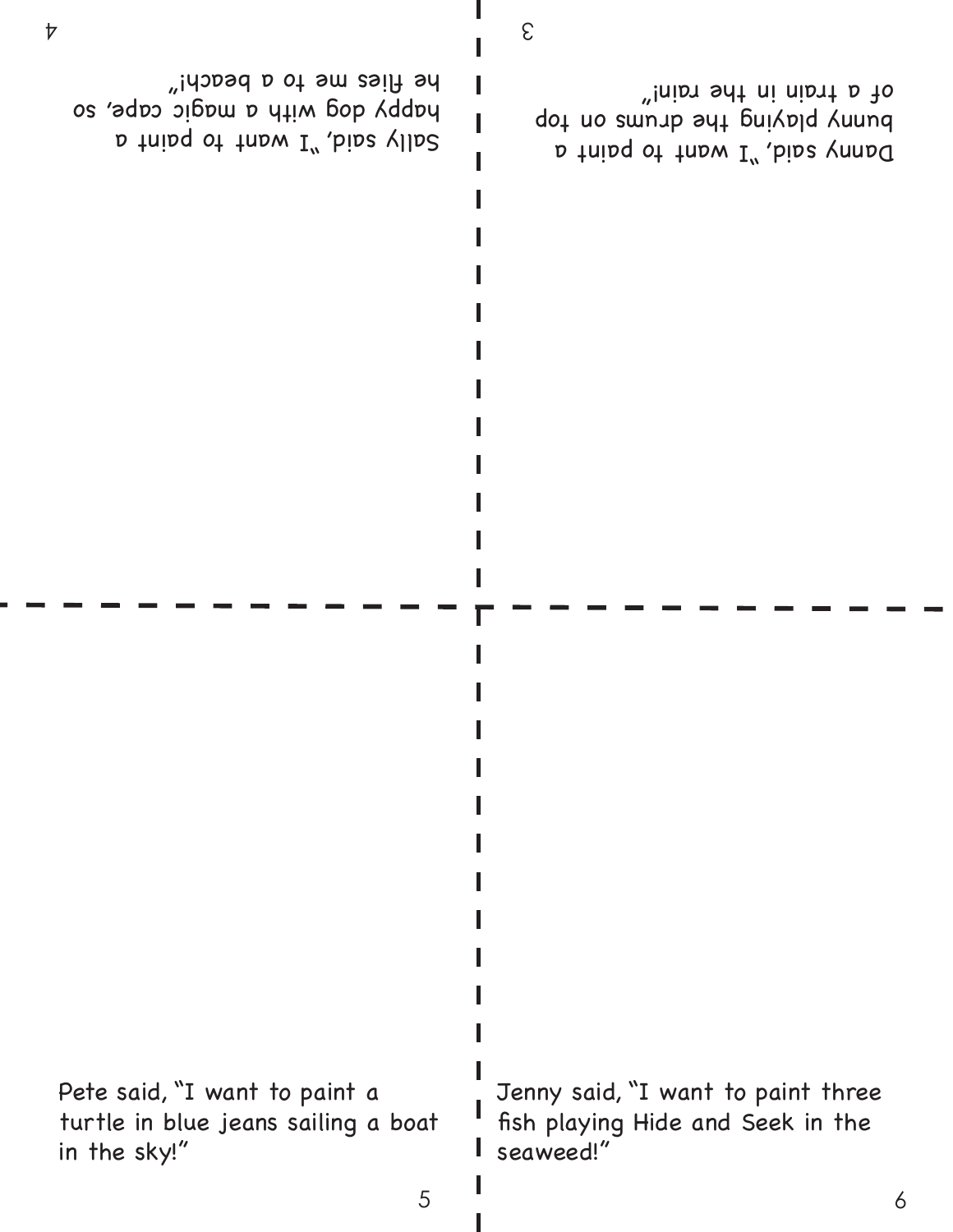The teacher said, "Let's paint them on the sides of boxes and have a Marching Art Parade!" They all cheered!

6 7

They Wanted To Paint Book 6

After English came Art class. The name of the lesson was Paint a Pet! They all looked at the list on the board and smiled at the other.

Gail said, "I want to paint a cat drinking tea with the queen!"

In English class, ship lesson was about 2 vowels together. "When 2 vowels go out walking, the fi rst one is always talking!" the teacher said."Like og in bodt!" They made a list no the board: tea, queen, rain, train, flies, beach, jeans, sail, three, sea, weed.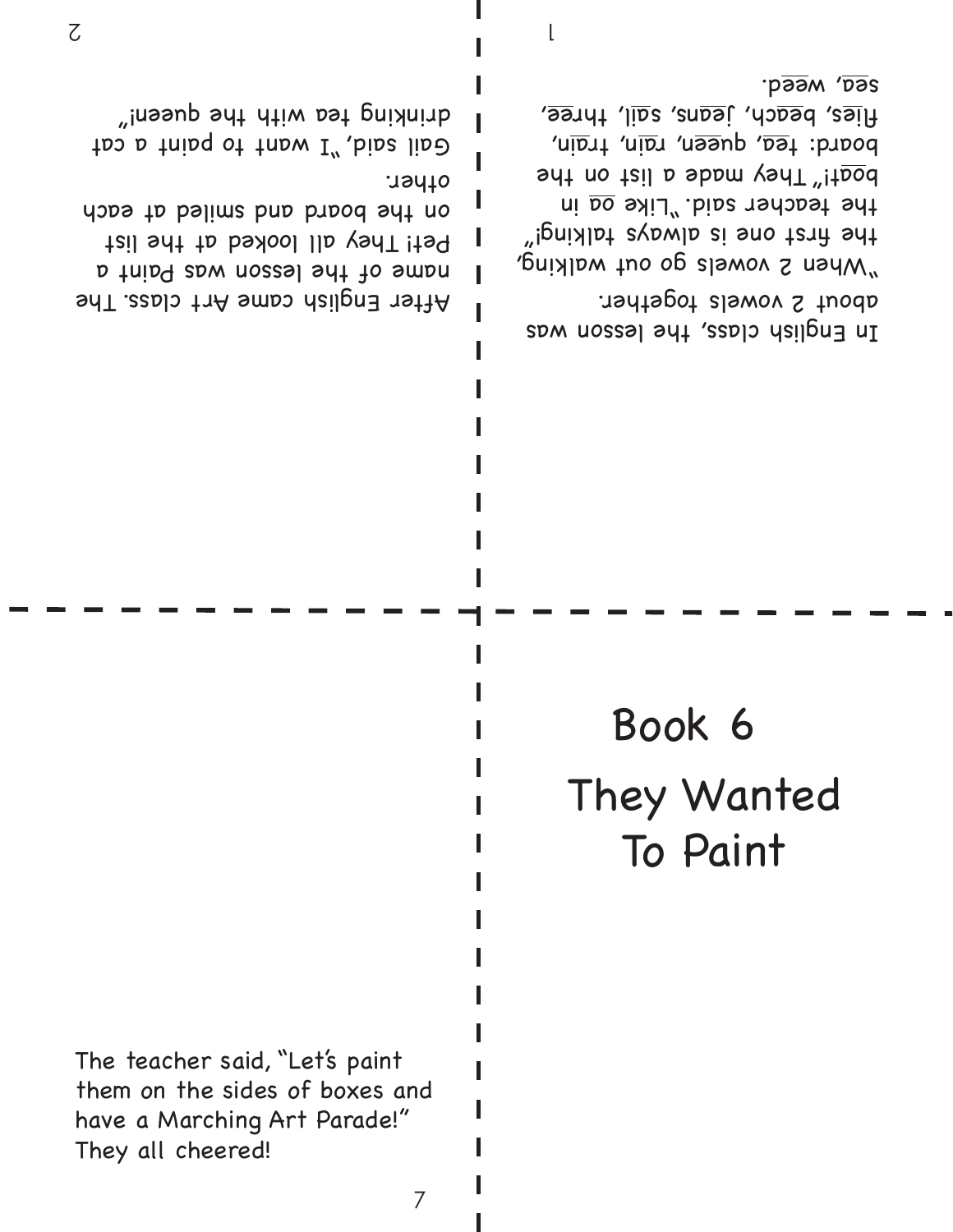skating mice! Bounce around once. Bounce around twice! Bouncing, bouncing, what do you i<sub>V</sub>pot

Bounce into the outly vith the

ands reta do ponuciud enechmuere

Bounce into a circus, into centre ring! Bounce over the clowns. Bounce over the swing! Bouncing, bouncing, what do you say? Let's go ponucing everywhere today!

Bounce past the kids running a race. Bounce over the line and into first place! Bouncing, bouncing, what do you say? Let's go bouncing everywhere today!

Bounce into the house, say hi to the pup! Collapse on the couch and put your feet up!

 $5 \quad 6$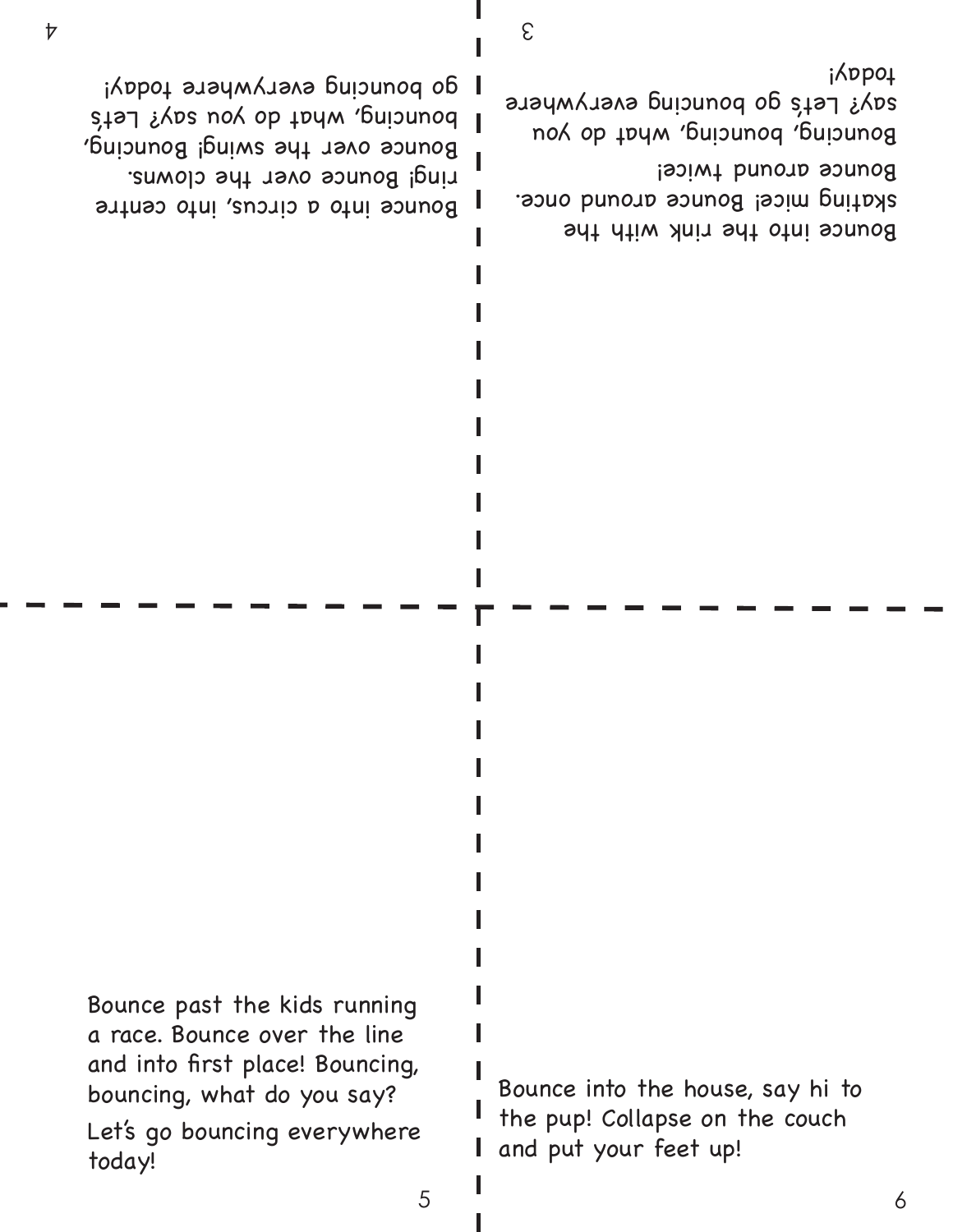Bouncing, bouncing, what do You say? Let's go bouncing everywhere today!

Bouncing, bouncing, what do you say? Let's go bouncing everywhere today!

It's a bouncing toad!

Bounce over the fence and down

the road! What's that in front?

Bouncing, Bouncing Book 7

Bouncing, bouncing, what do you say? Let's STOP bouncing everywhere today!

6 7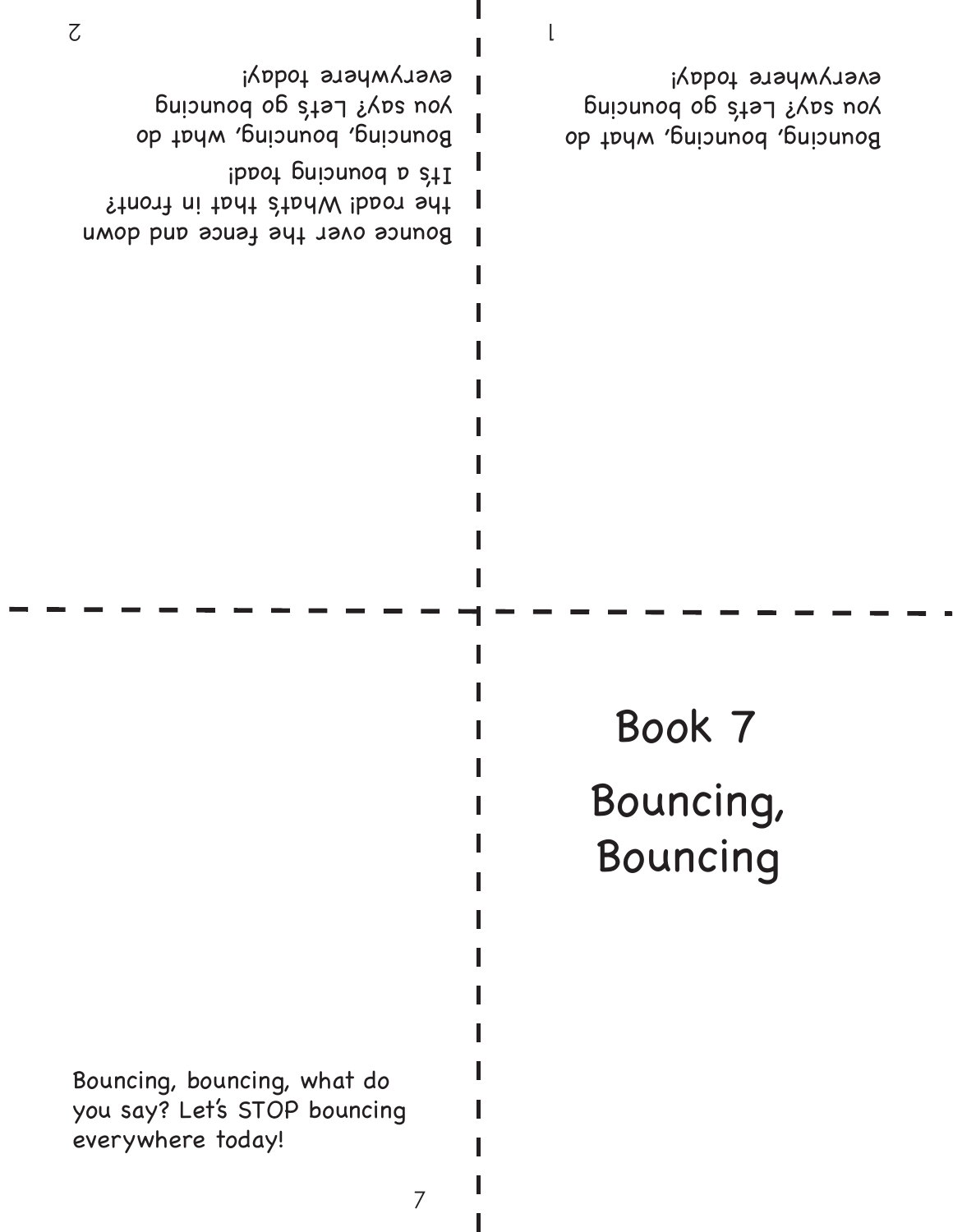"Here's a winter coat. I don't want you to be cold," said the mom. "Don't worry. I won't get cold," said her son. He gave the winter coat to a penguin.

"Here's a paper heart. I don't want you to feel unloved," said the mom.

"Don't worry. I will **never** feel unloved," said her child.

"Here's a map. I don't want you to get lost," said the mom. "Don't worry. I won't be lost," said her child. He gave the map to an explorer.

"Here's a joke book. I don't want you to be sad, sid the mom. "Don't worry. I won't be sad," said the child. He gave the joke book to a clown.

 $5 \quad 6$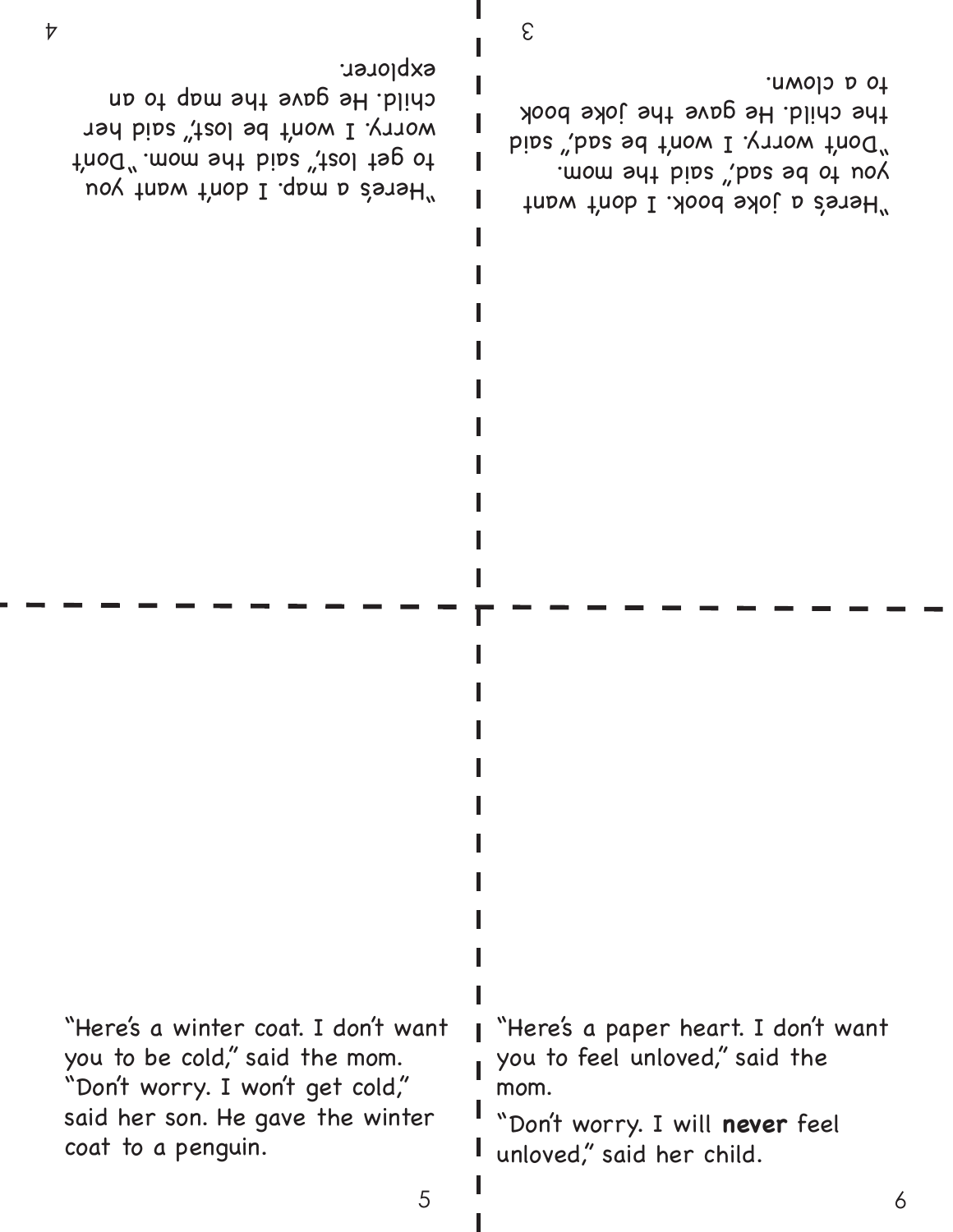He held it for a while, then gave it back to his mom along with a great big hug!

6 7

# Don't Worry!

Book 8

"Here's a water bottle. I don't want you to be thirsty," said the mom. "Don't worry. I won't be thirsty," said the child. He gave the water bottle to a camel.

The mom wanted to help her child. "Here's a raincoat. I don't want you to be wet, said the mom. "Don't worry. I won't get wet," said her son. He gave the raincoat to a seal.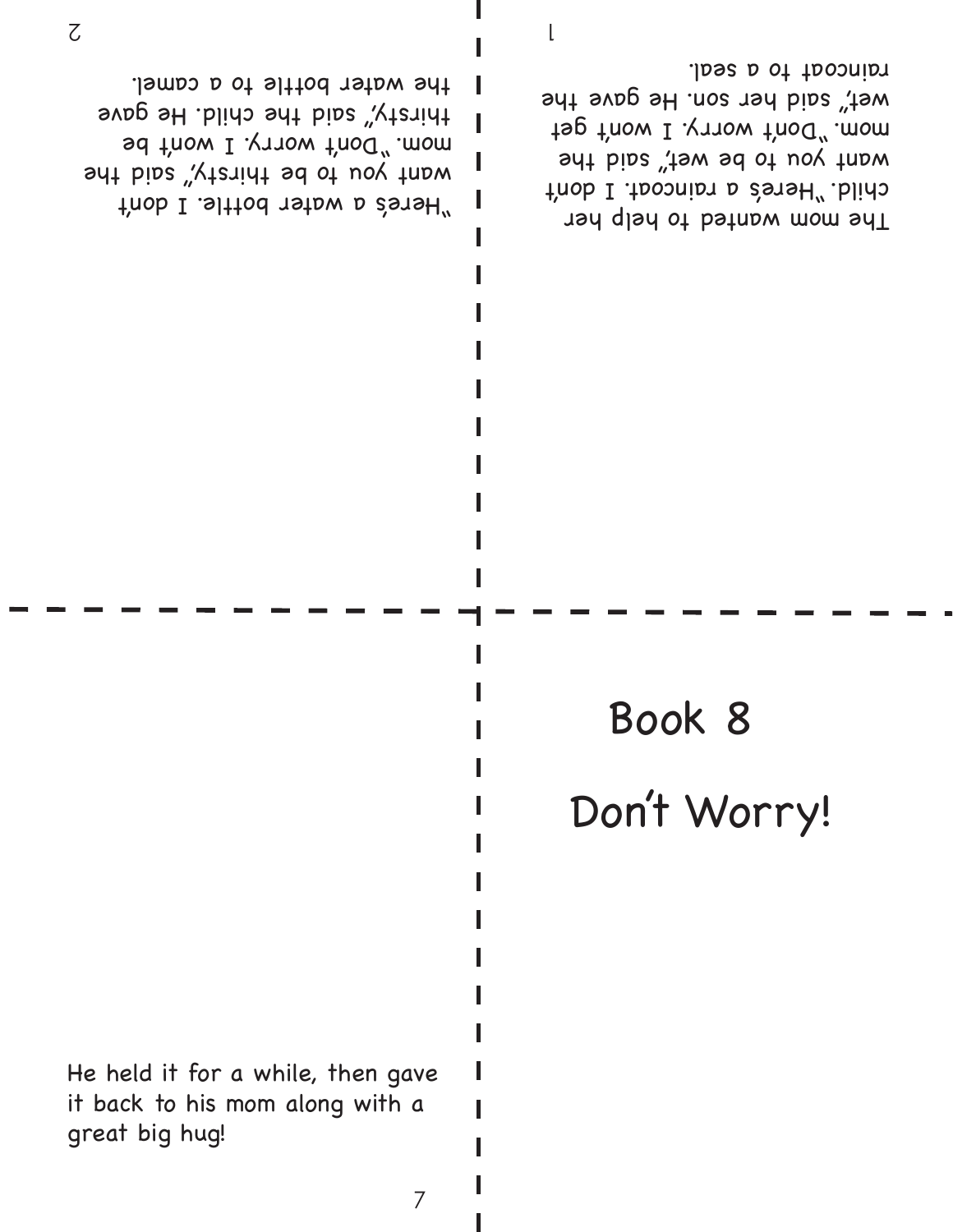Were there any sheep? Yes, there were! There were many sheep! Were there any beavers? Yes, there were! There were many beavers! Were there any deer? Yes, there were! There were many deer!

on some sheep. . In put tried to find me.

There were animals everywhere! I fell off the ladder and land land

She cried, "You can't keep all these animals in your room! You're going to have to do something! What will you do? When will you do it? Where will you take them?"

I took the sheep to the hills. I took the beavers to a pond. I took the deer to a forest.

 $5 \quad 6$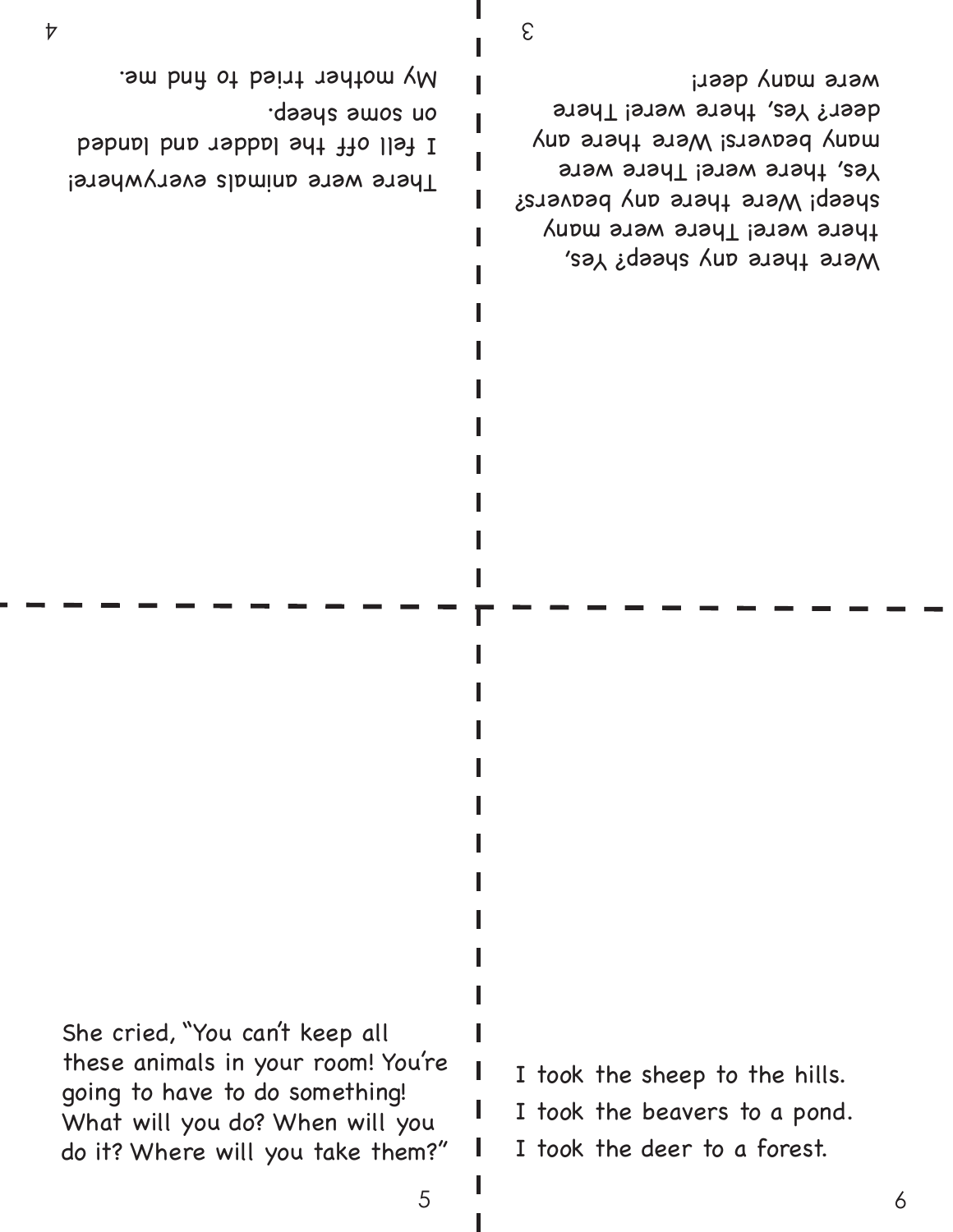I had no animals for myself… until a stray dog followed me as I walked home. I had my own pet now!

6 7

Were There Many Animals?

Book 9

I got a ladder and climbed to the top. I got and the box and looked inside to potthack to be animals of all sizes. A card said: Say "Abracadabra" When I did, the toys came alive and started to jump out!

One day, I received a present. My uncle, the wizard, had sent it to ismon yone!

It was a BIG box sealed with a wide white ribbon.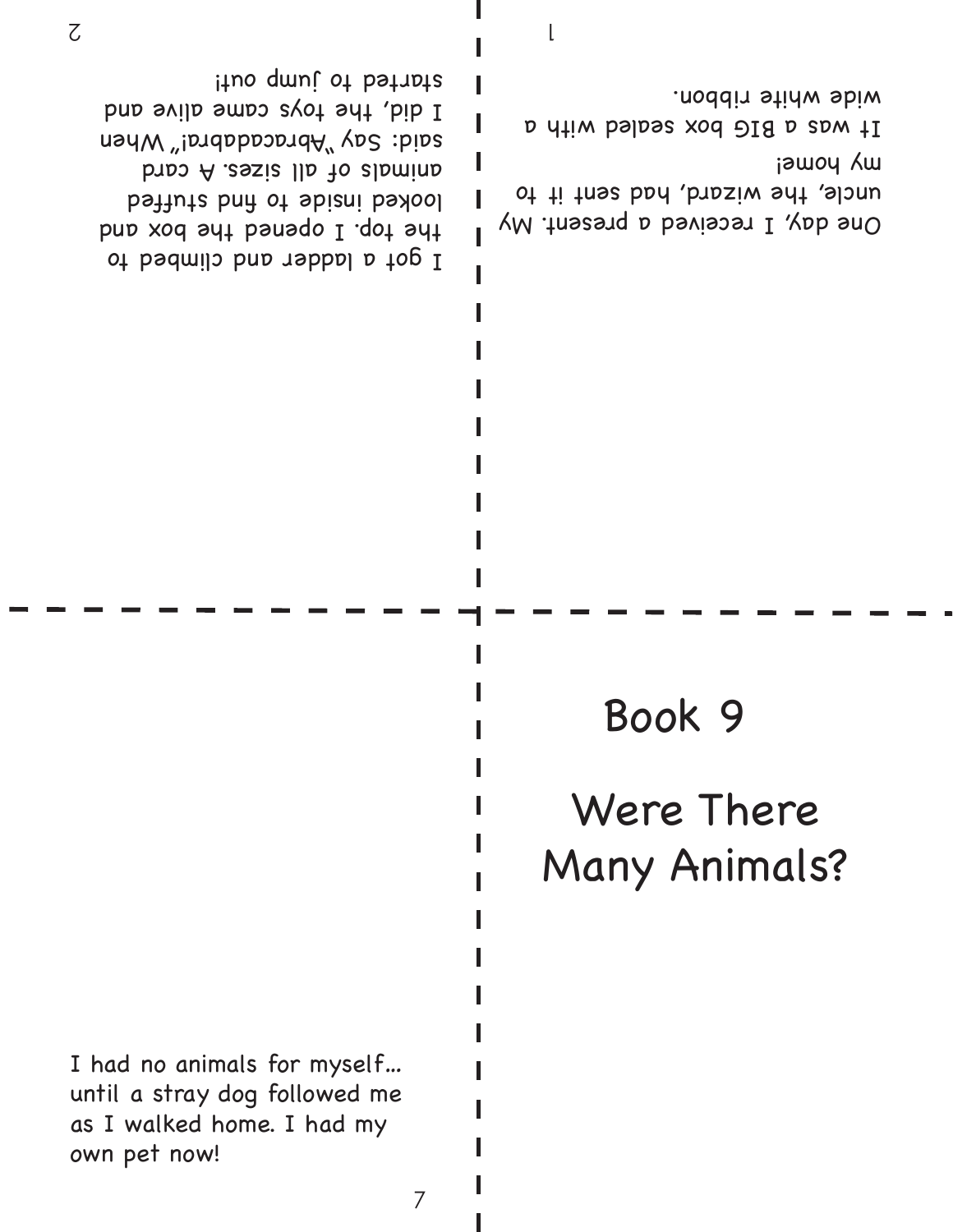Then George took a long sticky pasta noodle and threw one end over to the table. It stuck! He stuck the other end to the edge of the counter.

He took a pencil and held it for balance as he walked along the noodle. He almost fell off twice!

 $5 \quad 6$ 

The counter had food leftover from lunch.

He rolled a giant blueberry to shit the edge of the septions in the set the set of the set of the set of the set of the set of the set of the counter.

It bounced to the floor and rolled out of the kitchen. Fudge ran after it!

> Sudphy, you sid was sum this propping come into the room.

 $\mu_{\rm B}$  isshow b will duidthably in a limit  $\mu_{\rm B}$ he whispered.

He raced across the floor and quickly climbed up the handles of the counter.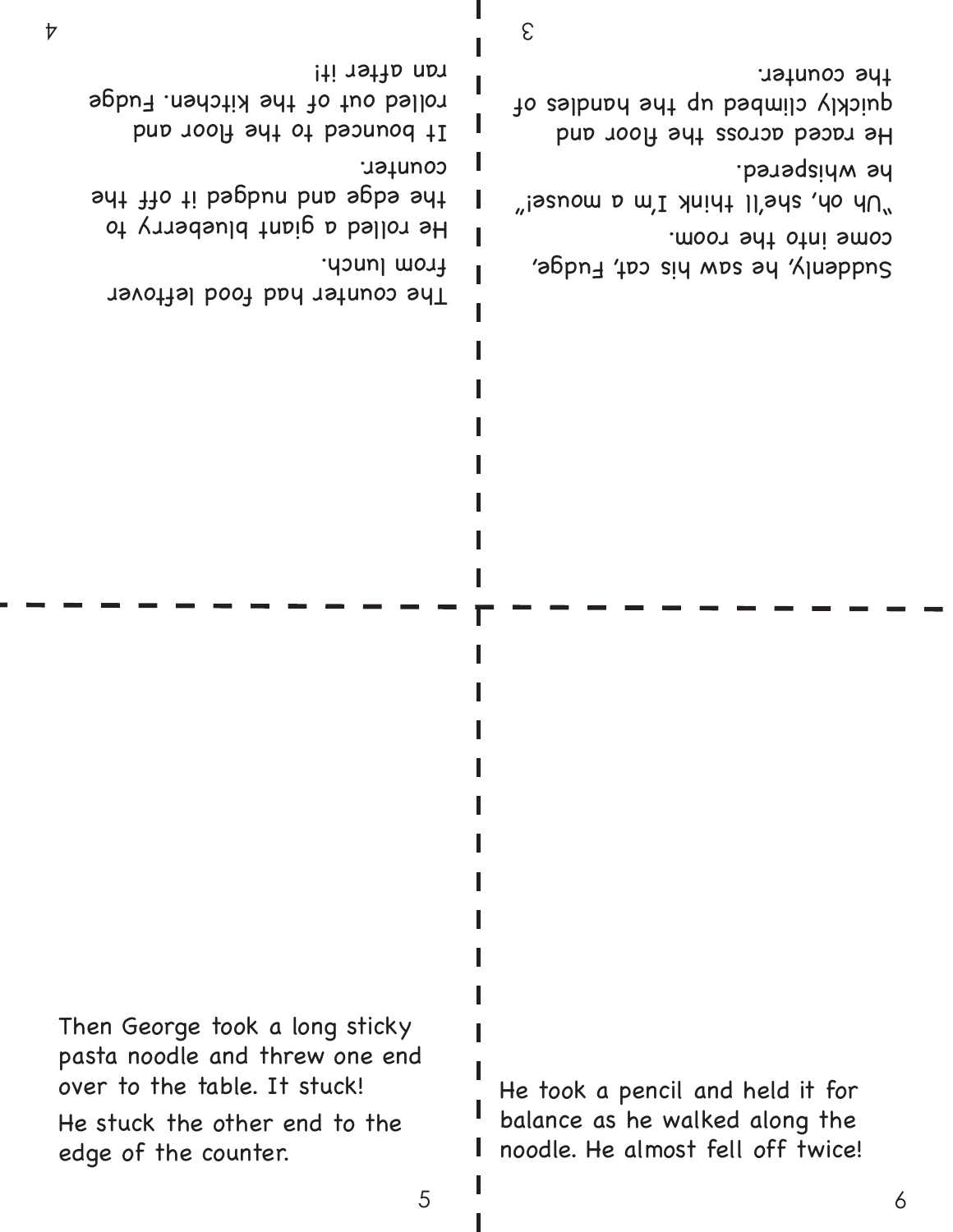As he found the page and began to chant the spell,

his mother walked into the kitchen. Oh no! She sneezed!

Finally, he reached the table.

George and Fudge

Book 10

bho no sut ofni qu tone sh landed on the floor. He looked around and saw that

everything was huge. He had shrunk!

 $ext{of the top of a point of the point.}$ ot llaqs and bud bind along signm change back!" he cried.

One day, George was playing with his magic kit in the kitchen. It was the best place to try out spells in case he made a mess. Just a polities as we shall from the dusty magic book, he sneezed. AAACHOO!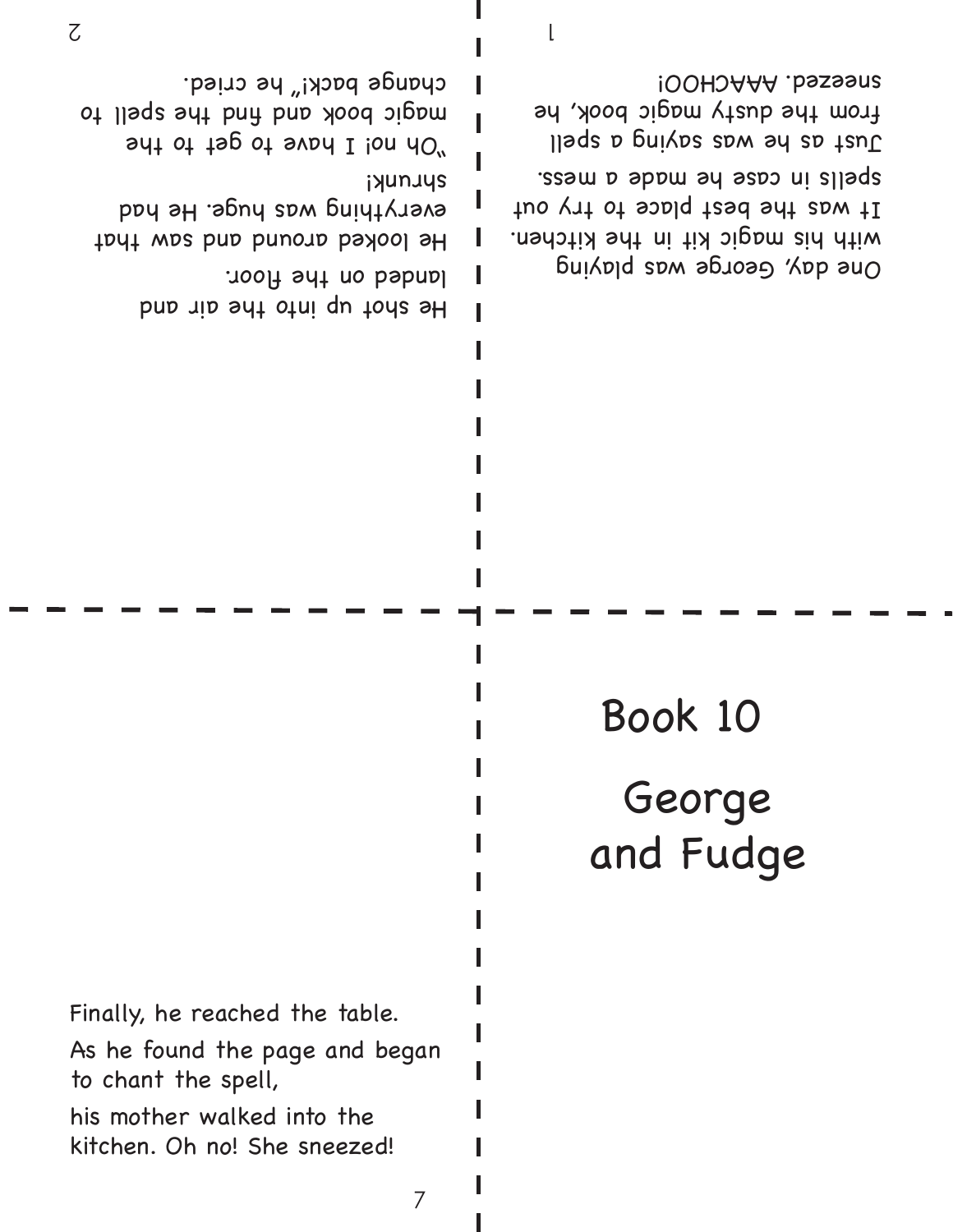Then, in writing class, he wrote about his magic glasses and all the adventures he could have with them!

He LOVED his new glasses!

The next week, his mom said, "Freddie, we should buy you new shoes."

They went to the shoe store.

 $5 \quad 6$ 

He put them on in math class. Suddenly, he over into the math problem and helped solve it!

The next day, he took them to

Freddie and his mom went the next week and took his glasses home.

Freddie put them on to read. Suddenly, he fell into the book and he was but yo the story!

school.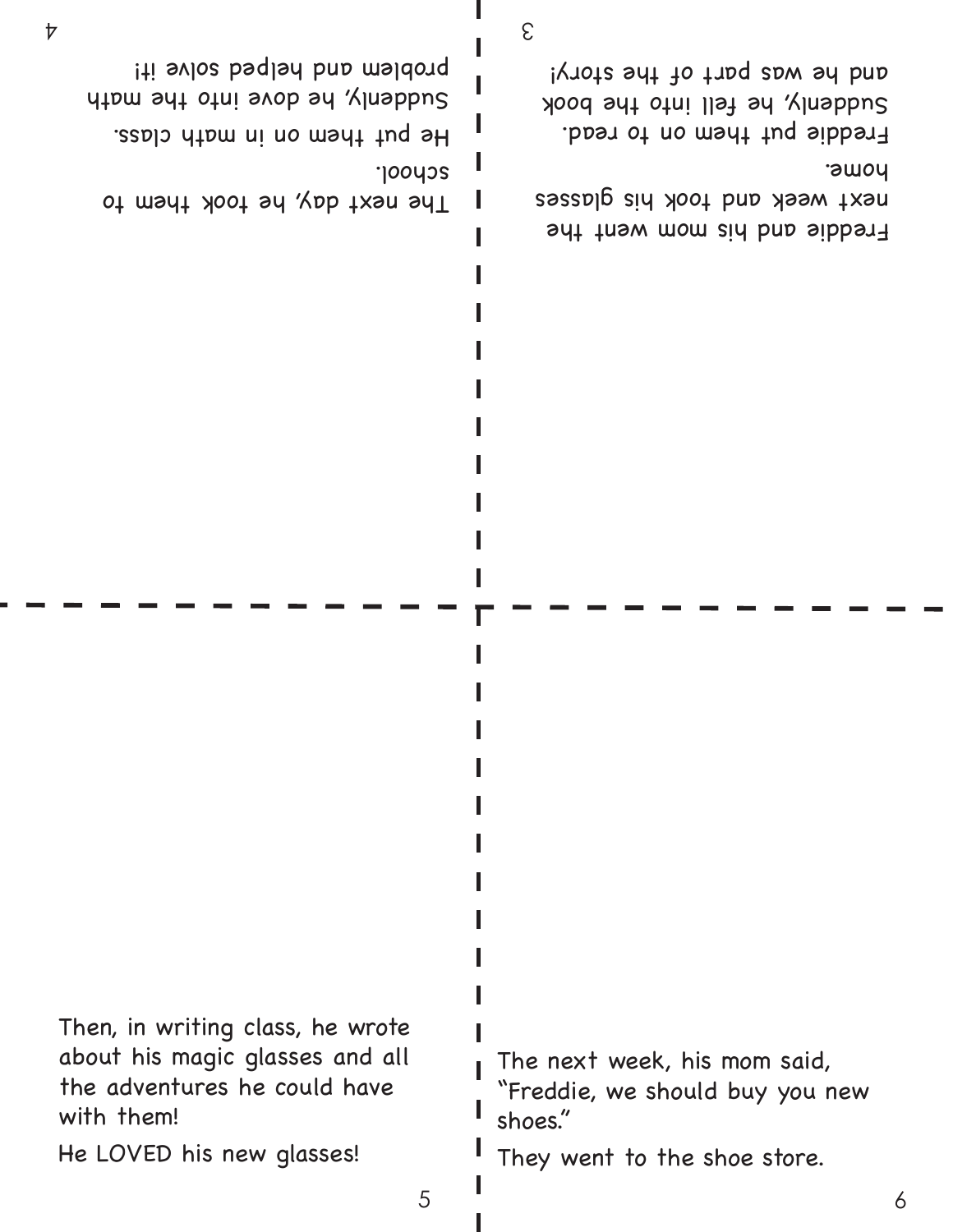black or brown ones?" "I'd like some magic ones," Freddie smiled. The man winked…

The man asked, "Do you want

7

Freddie's Magic Glasses!

Book 11

The doctor asked, "Do you want black or brown ones?"

Freddie said.

back in a week."

"I would like some magic ones,"

The doctor looked at Freddie, then winked and said, "Come

One day, Freddie's mom said, "Freddie, we should buy you some glasses." They went to get his eyes checked by the eye doctor.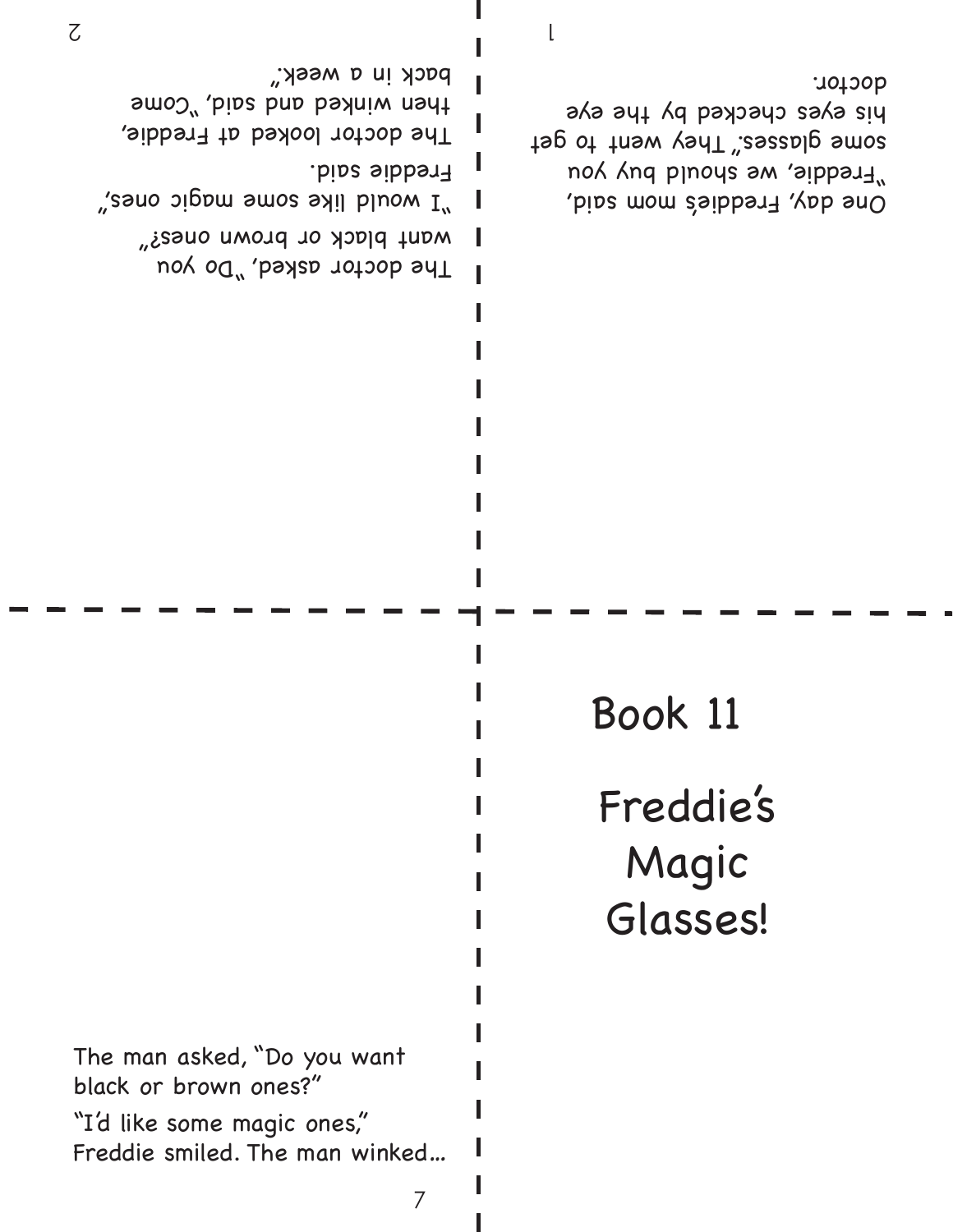A mom gave her child a round clock shaped like a sphere. "I can't put it on the top shelf because it will roll off," said the mom.

"Don't worry! Here we come!" called Omar and Bruce. They made a paper cone and put the clock inside. "Now, it will roll in a circle!" they beamed.

 $5 \quad 6$ 

"Don't worry! Here we come!" called Morgan and Grace.

They turned on the sound say waited until the air got hotter. The warm air started to rise, and the balloon floated off the hook!

The string of the balloon was stuck on a hook at the top of the classroom wall.

 $+$  1 tap I npo woth the do" down?" asked the teacher.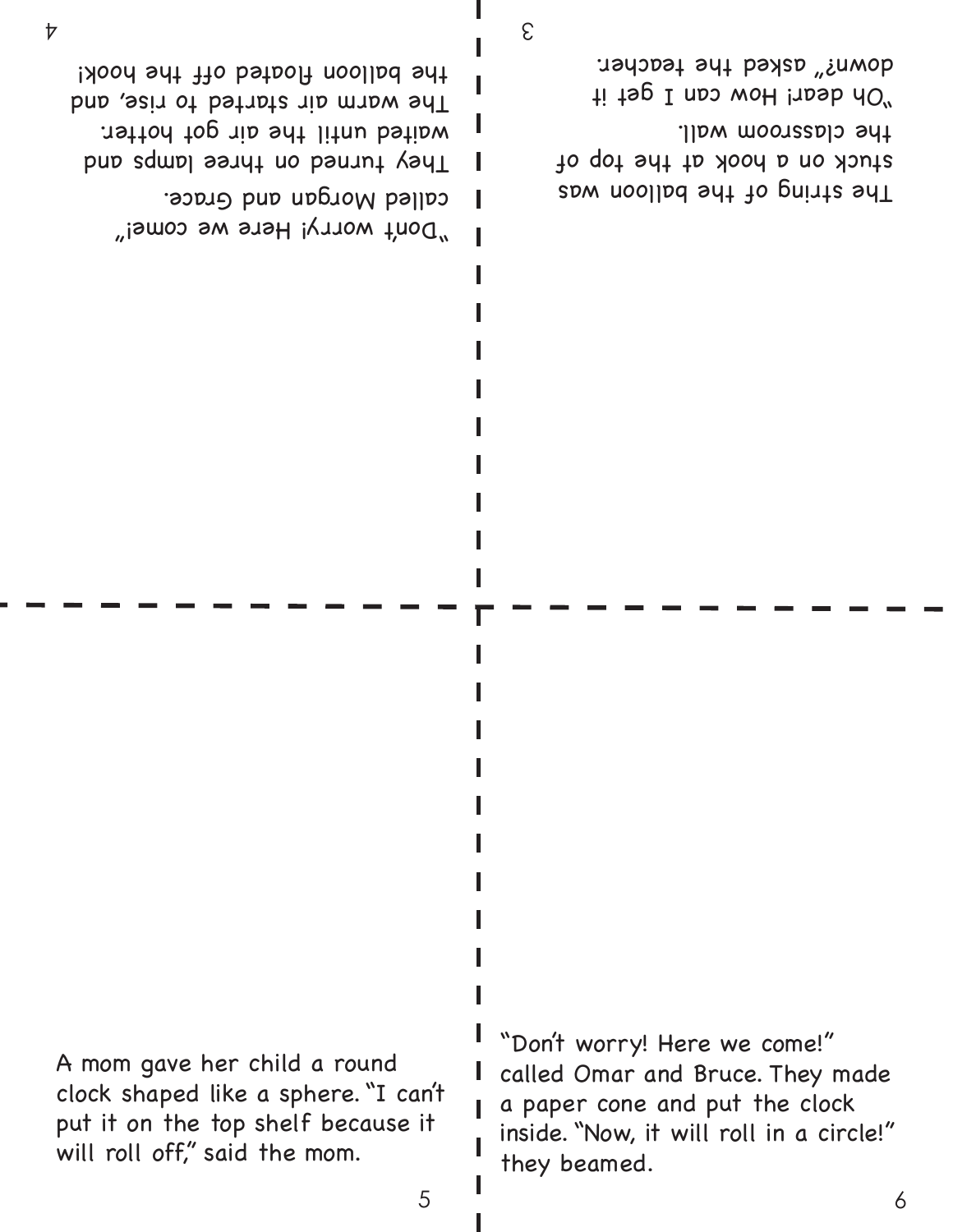"How can you be so small but know so much?" asked the adults. "We solve problems because we think and we think and we never give up!" exclaimed the kids.

7

Small Kids, Tall Ideas!

Book 12

A child's ball had fallen down a

I going to get it out?"

The mom cried, "Oh dear! How am

deep hole.

"Don't worry! Here we come!" called Sam and Abdul. They filled the hole with water

and the ball floated to the top.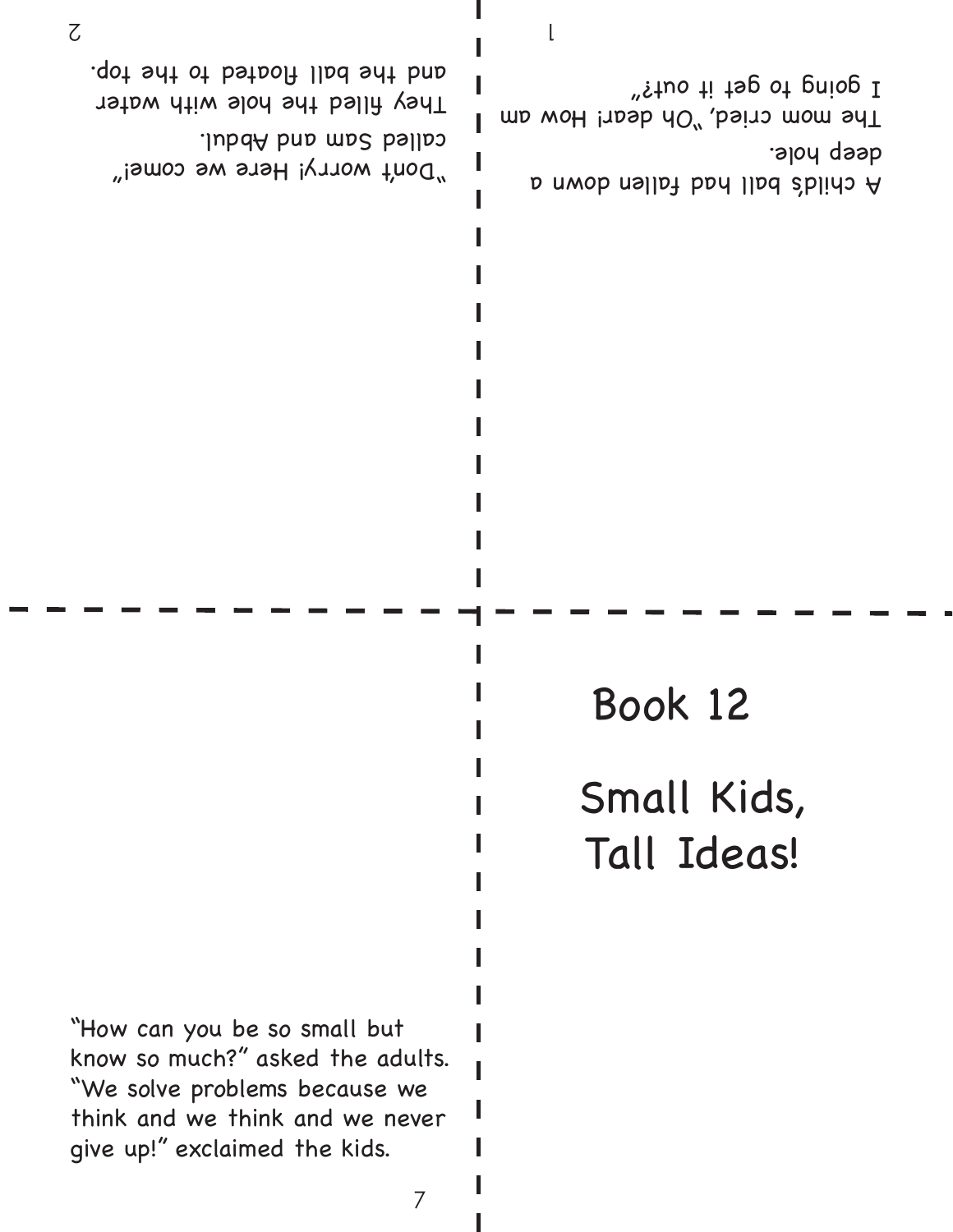passes duickly to the duck. They try to score, but the eagle runs iti sqote bno

He kicks it to the pig. The pig

Then the dog races with the ball.

They try again and again.

Finally, the frog kicks it and it flies up into the sky. It lands and rolls behind the goal line into the net! They cheer and the other team cries!

At the end of the game, it's a tie: three for the long vowel team, and three for the short vowel team.

Both teams are very tired, but they're both very happy.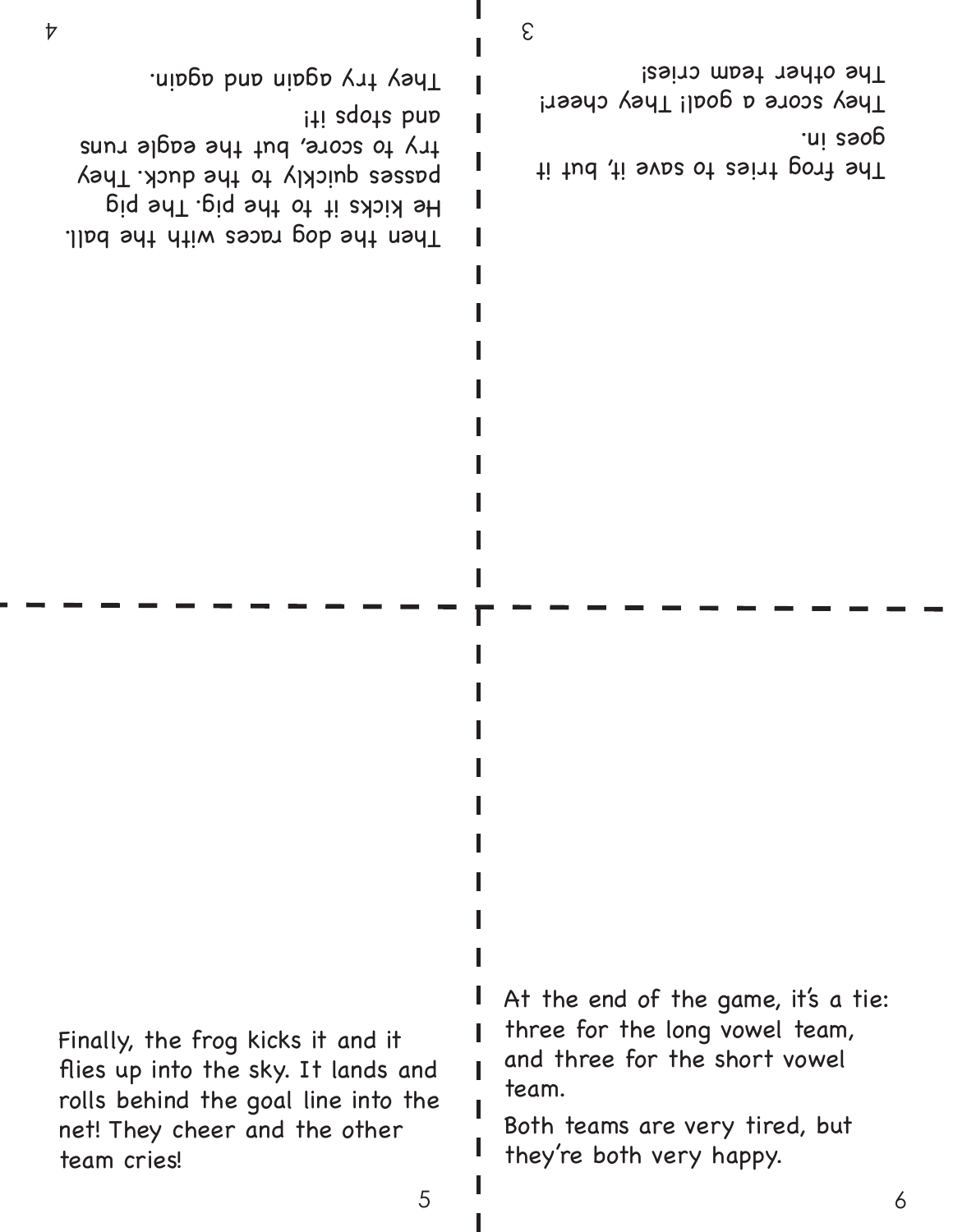They decide to pick more players and make more teams! "Which animals can we ask to join us?"

7

The Soccer

Book 13

Game

They all days and you day. makes a side pass of the goat. The goat passes to the snake. The snake does a backflip to kick it into the net.

Each summer, the long vowel animals play soccer against those with short vowel names. The first team has an eagle, a goat, a sheep, and a snake. The second team has a dog, a dop a

Bout a bond a pig a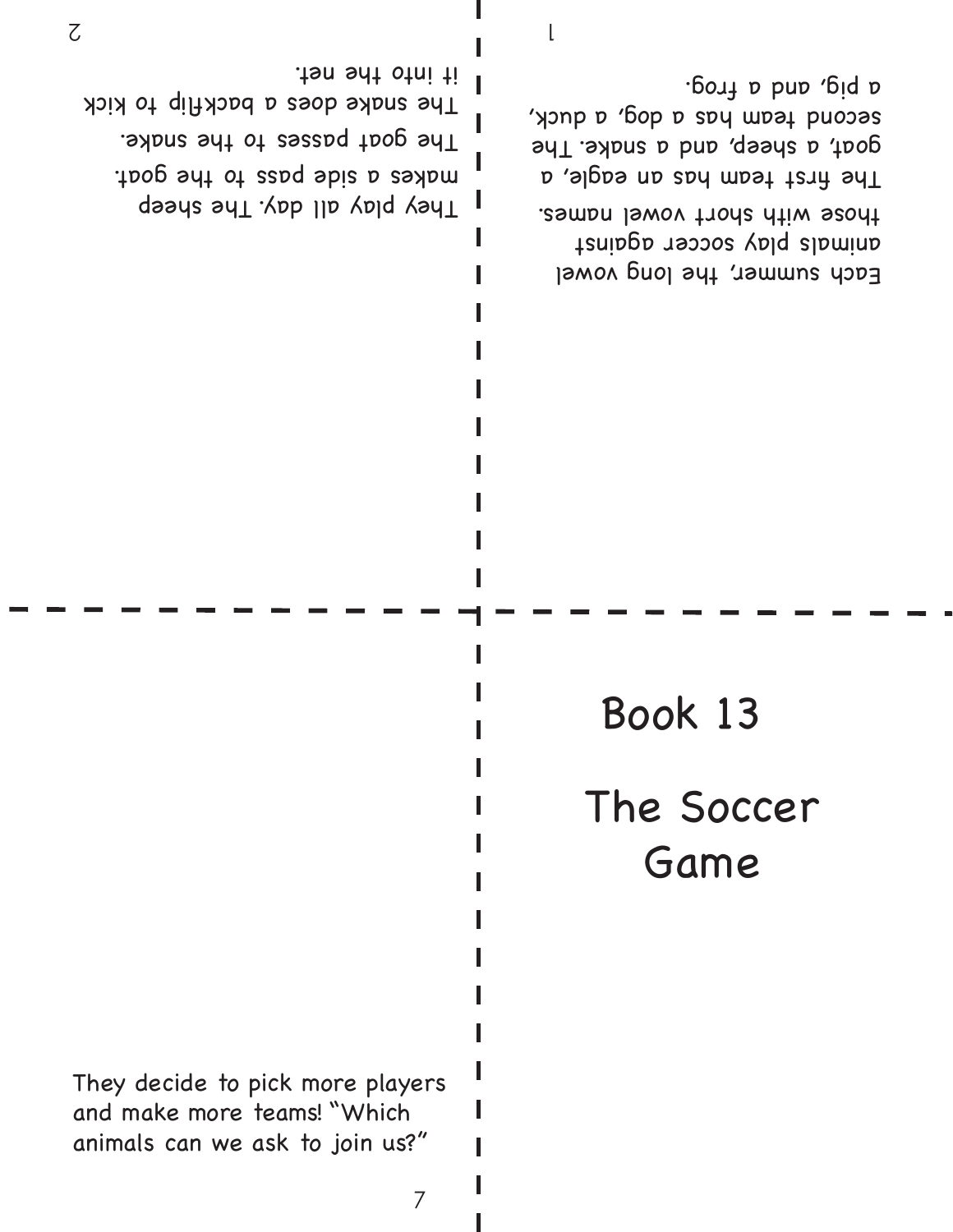The other puppy ran away, too! Troy and Jay ran after it, shouting, "GO!" The runners all started to run againts ila boys were trying to get across. What a mess!

Meanwhile, the first puppy to slbbim snt othi prinnma zow a soccer game. "STOP!" called Lee and Ali. The game came to and as they ran across the soccer pitch.

The second puppy ran across, too. "GO!" shouted Troy and Jay. The players continued the match. What a mess!

At last, the first puppy stopped near a bench. Ali and Lee yelled, "STOP!"

The kids on the bench stopped what they were doing.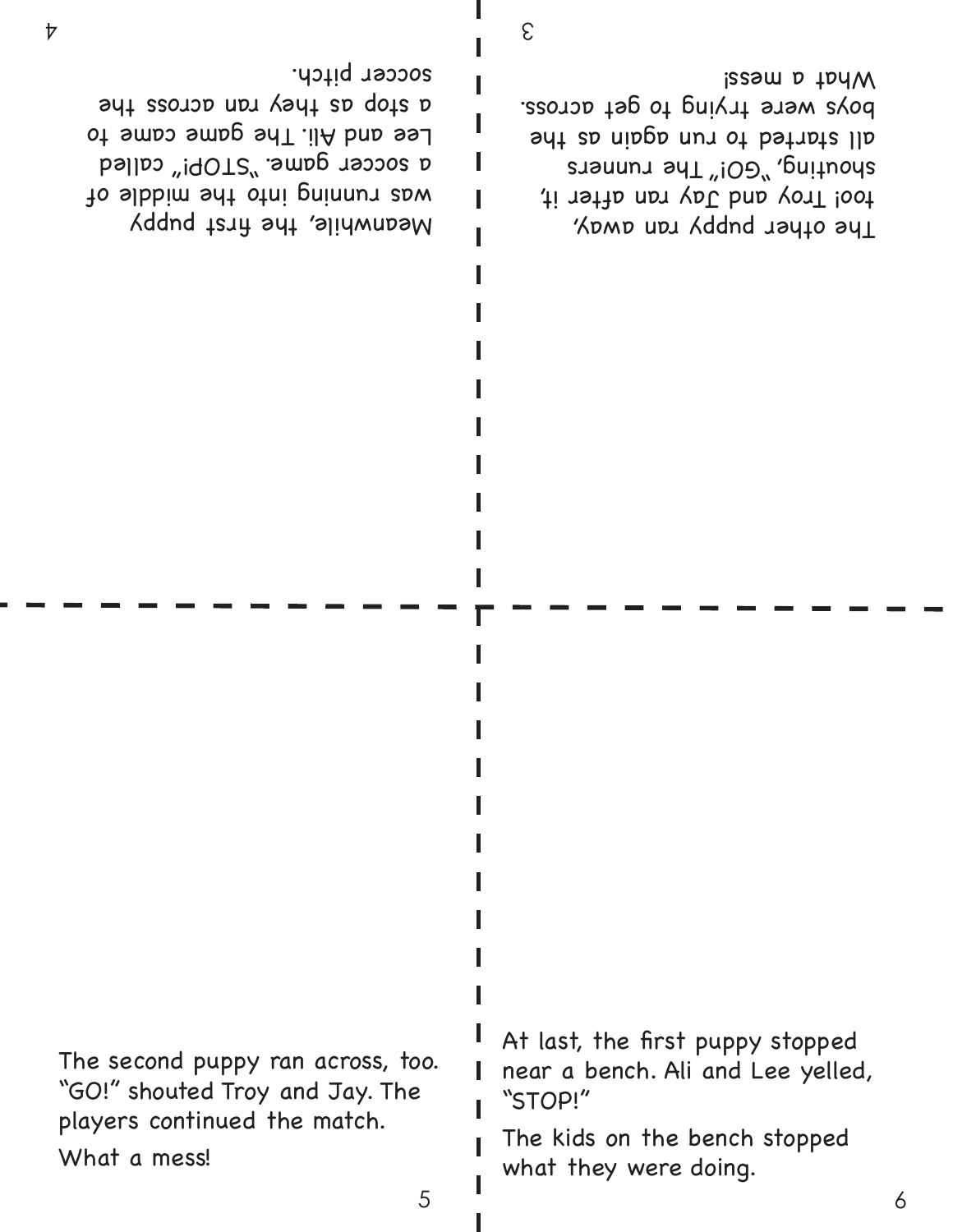"Would you help me take care of them and think of names for them?" They decided to name the puppies STOP and GO.

When four of the boys took them outside, one puppy ran onto the racetrack. "STOP!" yelled Lee and Ali, as they ran to catch it. Everyone in the race stopped as the boys ran across the track.

Book 14

Miss Kim came to school on Play Day with her two new puppies.

> What Should We Name the Puppies?

Troy and Jay shouted, "GO!" at the second puppy. The kids began to eat their ice cream again! The boys joined in! As they ate, they said, "Let's change their names to ICE and CREAM!" No more messes!

7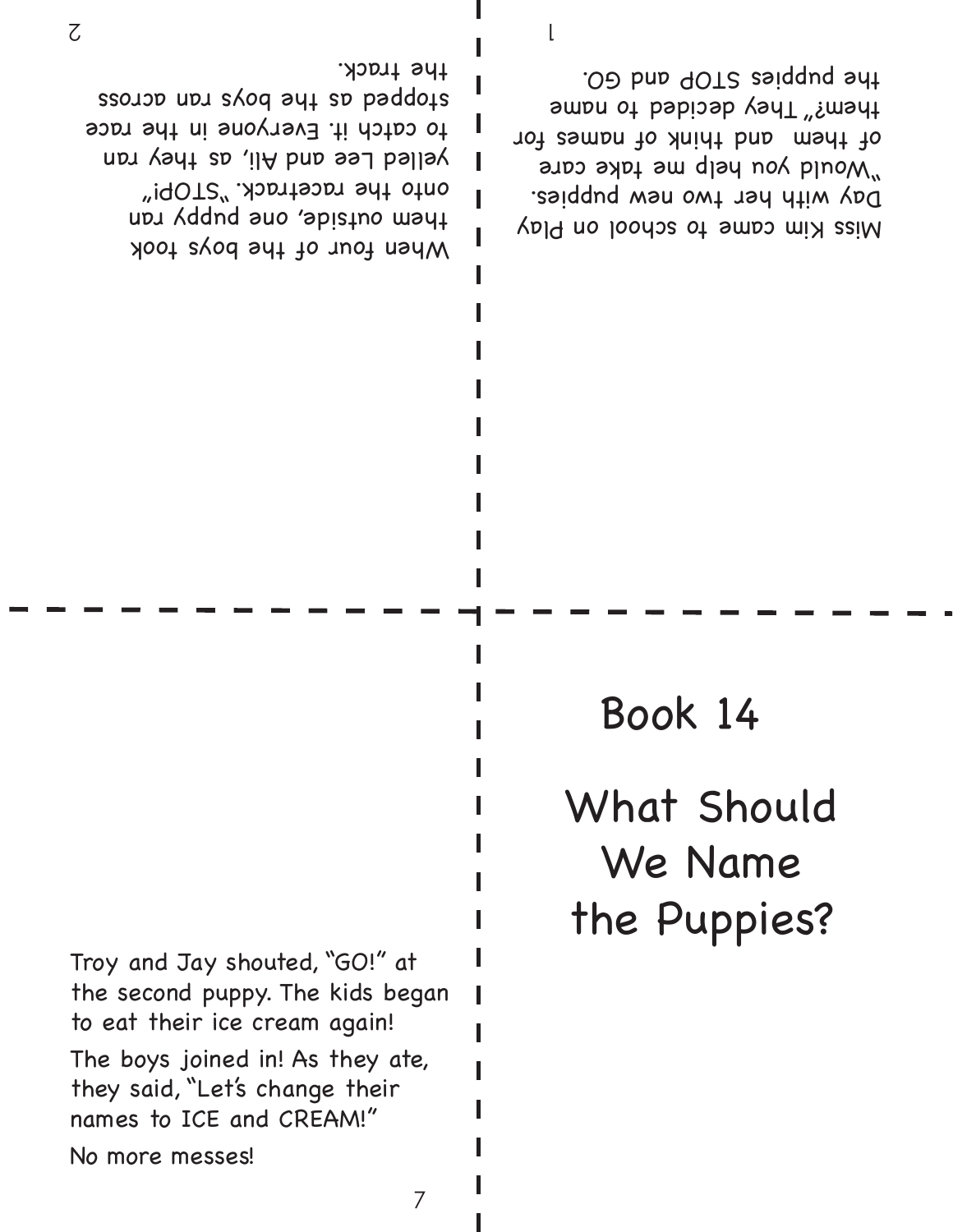They went to look at the toys. They bought a skipping rope and a boomerang, and brought everything home.

At lunch, they sat down and ate their smiling food.They laughed when they both had a white moustache after a big gulp of milk!

They bought a banana and slices of apples and oranges. They bought 2 smiles in a cut bagel, tiny smiles in macaroni, and a big din a big o pub

watermelon.

His grandson, Joseph, took his ot sm dtiw smo<sup>2</sup> bips bnp bnpd the Smile Store.

We'll buy some." They walked down the street to the corner store.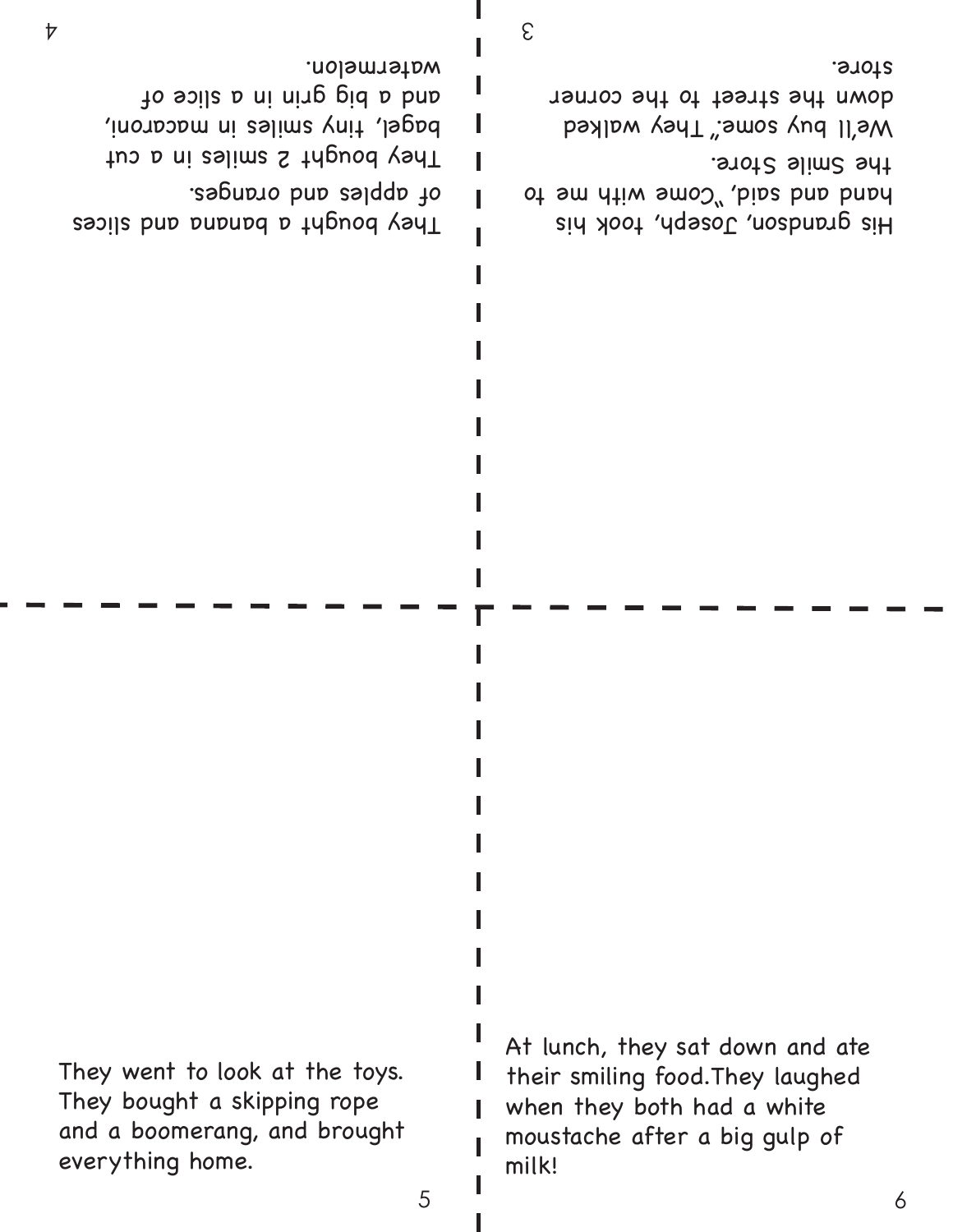Grandpa looks for smiles in his food every day now!

When he takes the first bite of his sandwich, he looks at it and smiles.

7

## The Smile Store

Book 15

Grandpa was sad. He had lost his smile. He tried to stand upsidedown to make his sad face look like a smile. But that didn't work.

He tried to tickle himself and tell himself a joke. But those didn't work.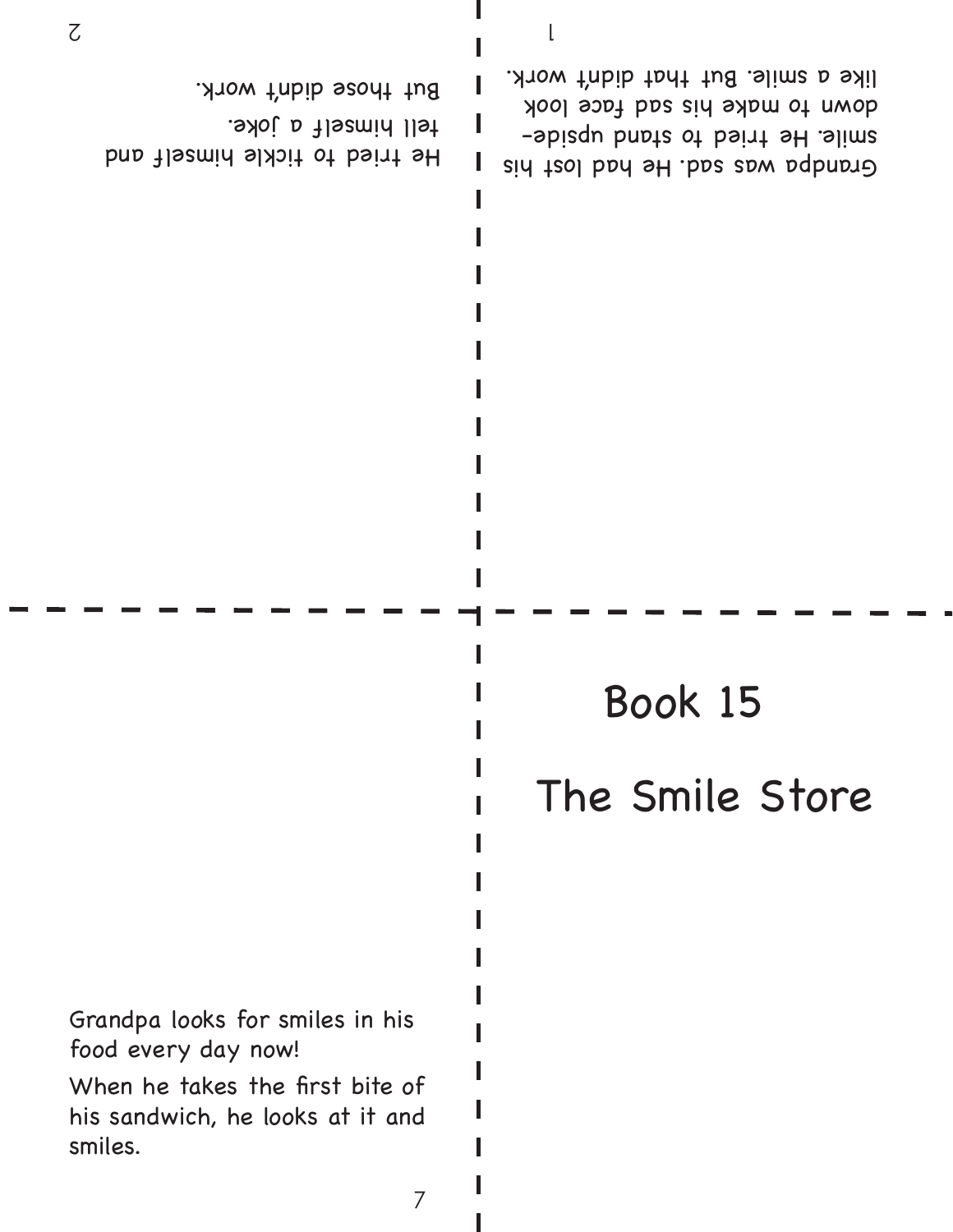They said, "We have a solution! The farmers should hum quiet souds Lys cylique shorid play silent games like Frozen Tag or Follow-the-Leader."

ay umop saob uns ay uay M. dragon will wake up. You can tell jokes, sing silly songs, and make funny faces to cheer him up!" exclaimed Sir Eric.

Everyone tried the plan and it worked! The farmers sang softly in the fields.

The children enjoyed making up new silent games. The dragon was happy and didn't roar anymore!

To celebrate, the two knights touched their toes, knees, and hips, chanting, "Toes, toes, knees, knees, hip, hip, hurray!"

Oh no! The dragon raised its head, listened, and stared at them. It glanced at the setting sun and opened its mouth. Everyone froze.

4 3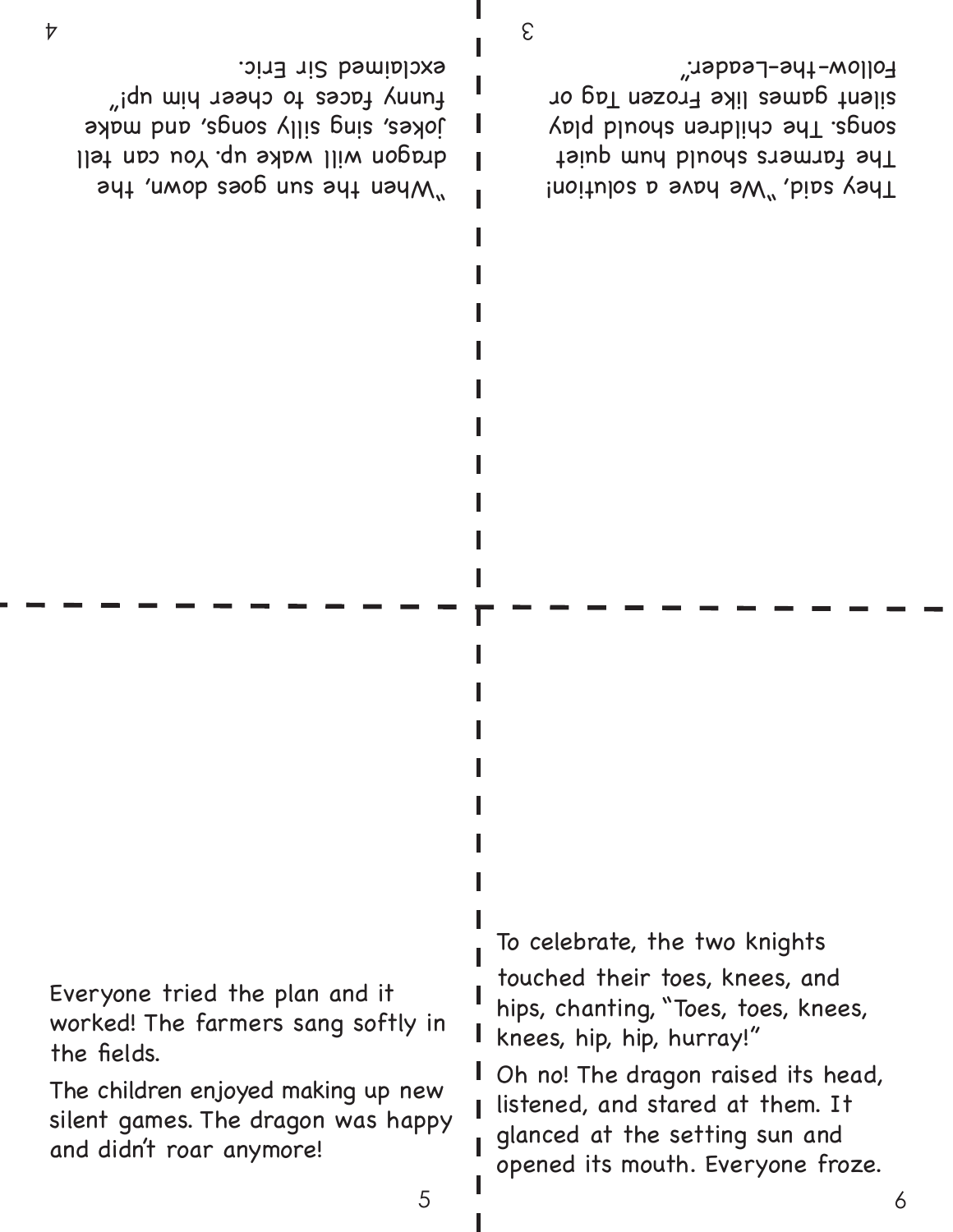to laugh! The ground shook as everyone cheered: "Toes, toes, knees, knees, hip, hip, HURRAY!"

Suddenly, the dragon started

7

Two Knights and a Dragon Book 16

They crept up the hill behind the castle and watched the dragon. When they returned, they explained that the dragon was nocturnal. The farmers and their children were waking the uaym ' $\chi$ pp ay the builthp dn uobplp it wanted to sleep!

Once upon a time, a king asked two knights, Sir Marco and Sir Eric, to tame a dragon that had landed in the nearby hills. The dragon roared whenever anyone made a noise.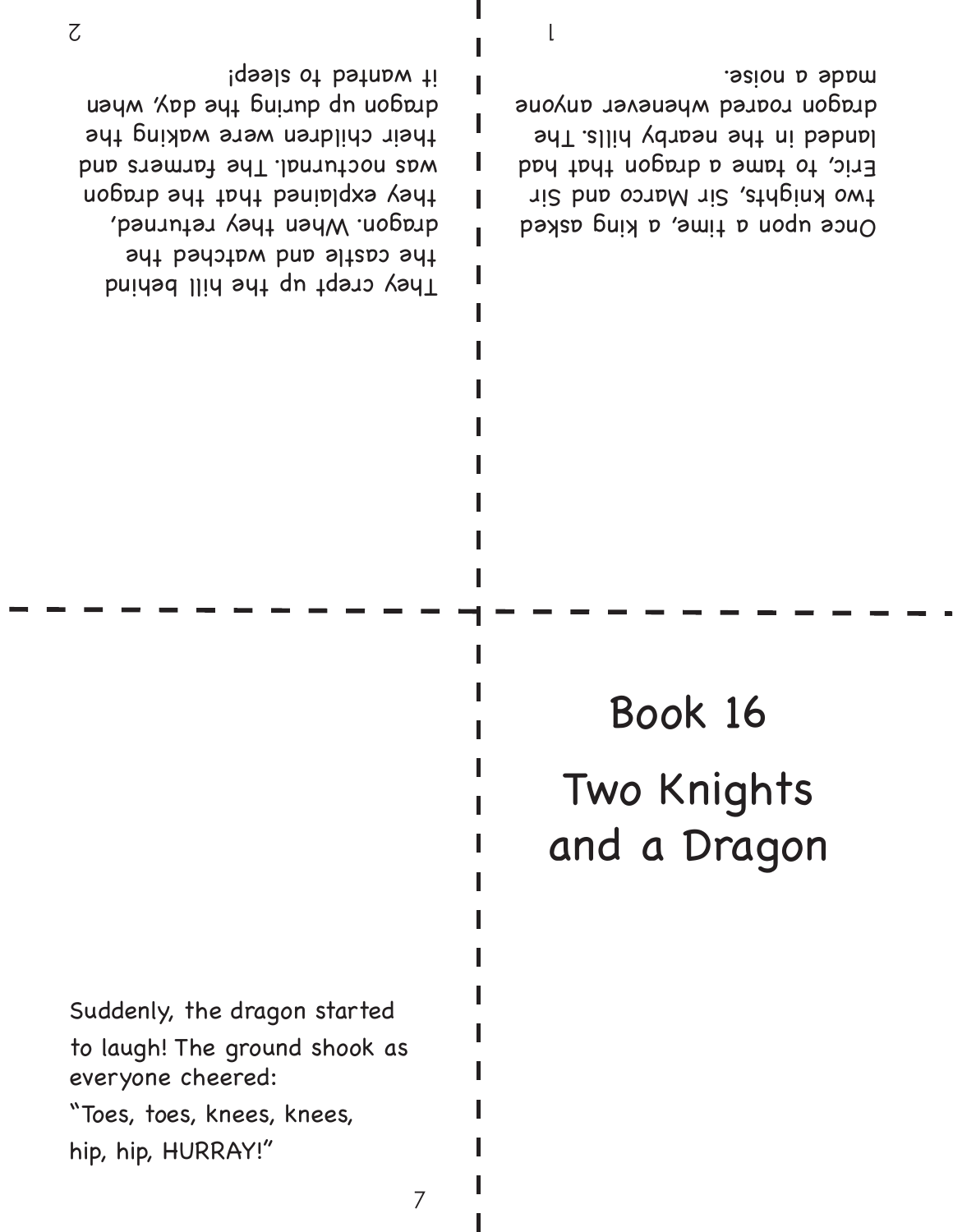| I<br>i<br>ë |
|-------------|